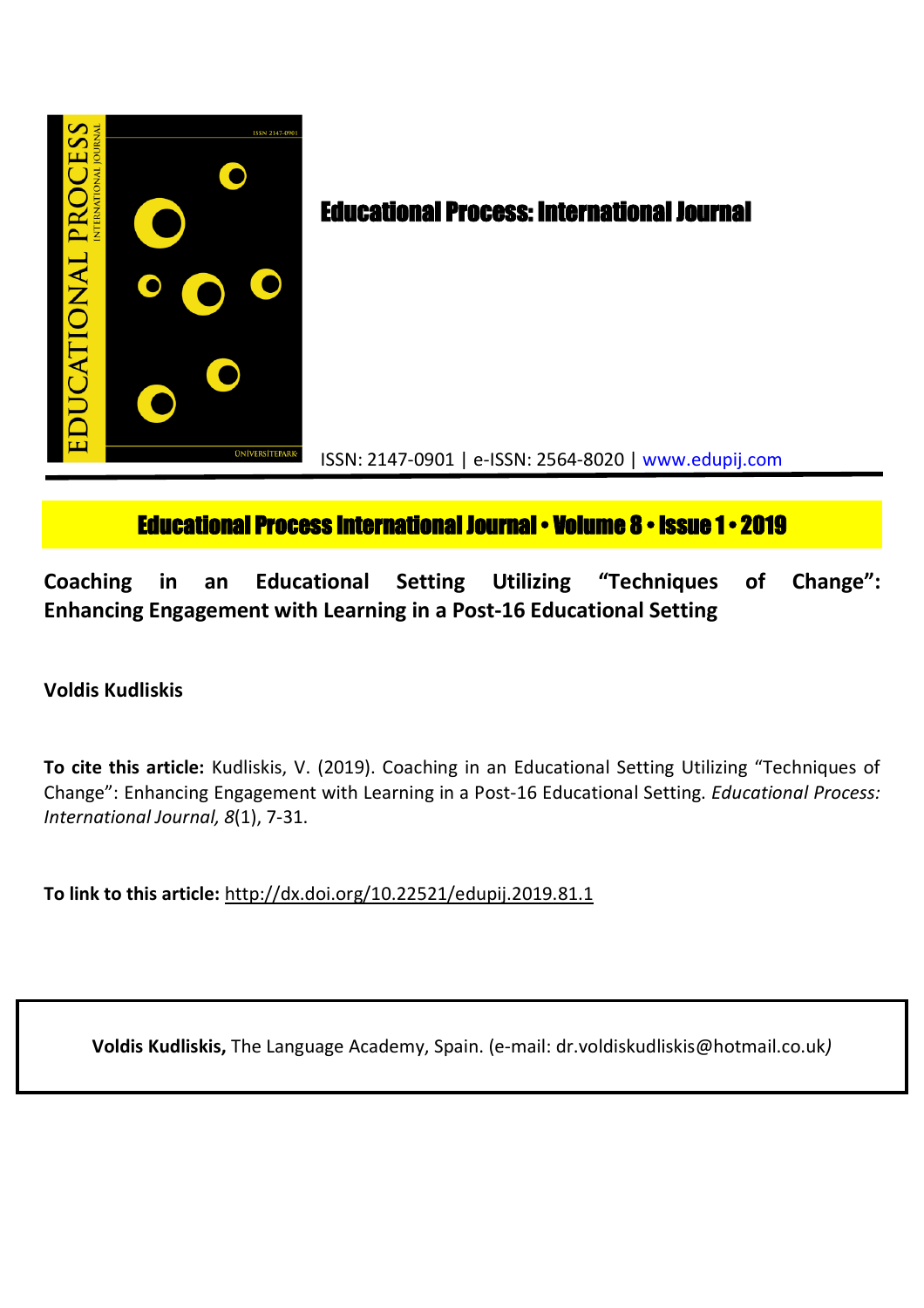# **Coaching in an Educational Setting Utilizing "Techniques of Change": Enhancing Engagement with Learning in a Post-16 Educational Setting**

VOLDIS KUDLISKIS

# **Abstract**

The purpose of this study was to explore whether or not Techniques of Change associated with Neuro-linguistic Programming (NLP) could enhance engagement with learning for boys in the post-16 education setting. This was an action research case study that utilized a mixed methods approach. Participants were coached by a qualified NLP practitioner and used NLP workbooks to aid and enhance understanding of "Techniques of Change" associated with NLP. Participants also engaged with a pretest and posttest questionnaire and participated in semi-structured interviews. The study predominantly sits within the interpretivist paradigm. It is a single-site, multivoice study. "Positions of Consensus" are presented in relation to Techniques of Change enhancing boys' engagement with learning. The outcome of this research provides some speculative evidence that Techniques of Change can enhance engagement with learning for Year 13 males. This study provides educationalists, managers, teachers and parents with an opportunity to consider how a specific form of coaching may encourage enhanced engagement and enriched learning outcomes for boys in post-16 education. This, in turn, may lead to greater positivity in their specific educational context and broader social interactions.

**Keywords:** coaching and education, neuro-linguistic programming (NLP), techniques of change, post-16 education, ELP questionnaire.



………………………………………........….....………………………………...…………… EDUPIJ • ISSN 2147-0901 • e-ISSN 2564-8020

Copyright © 2019 by ÜNİVERSİTEPARK

edupij.com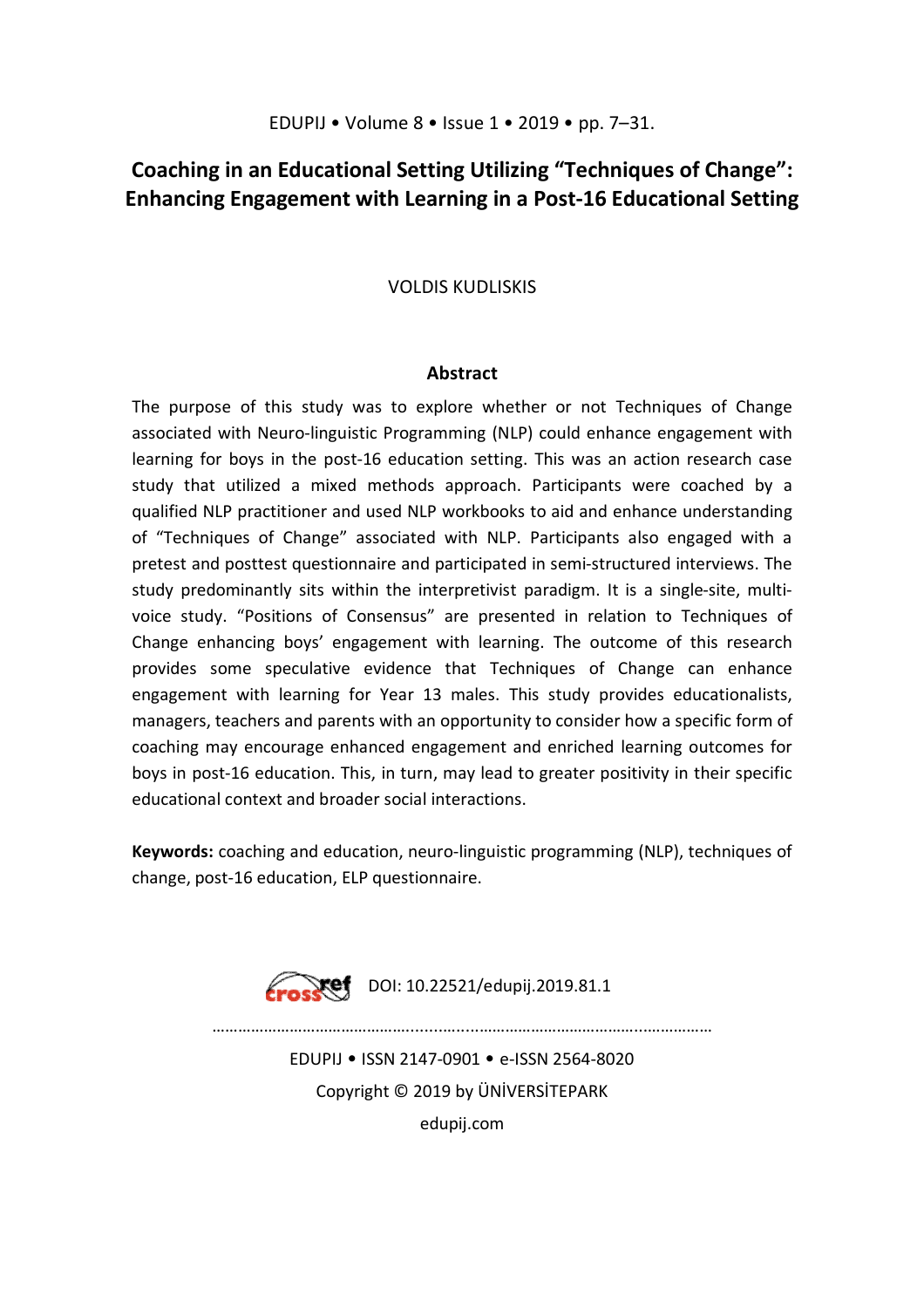## **Introduction**

There is increasing pressure on school leaders, further education (FE) leaders and teachers from governments, at a global level, and parents to ensure educational success for all learners. Successive governments, educators, and teachers have been troubled by the polemic associated with lack of engagement with learning and underachievement. In England and Wales, for example, particular attention continues to be given to boys' underachievement especially during secondary education (ages 11 to 15 years). Considerable research has been conducted suggesting the varying extents to which intellectual, social, familial and cultural factors can lead to some boys' underachievement. A number of classic sociological studies have explored boys' lack of engagement with learning and underachievement (see Mac An Ghaill, 1994; McDowell, 2003; Willis, 1977) and many of the findings from these seminal works provide an initial insight into boys' underachievement. More recently, Francis (2005) identified the "anti-academic lad" whose "laddish" masculinity contributes to underperformance in school. Many underachieving boys may continue on to post-16 education with a similar (underachievers) mindset to that held during their secondary education (Kerr, 2010a).

This study is set against the above and the specific backdrop of a sixth form review (see Kerr, 2010b) at a community college in the south-west of England deemed to be "Outstanding" (Ofsted, 2010). ("Outstanding" is the highest classification for schools in England and Wales awarded by Her Majesty's Inspectorate; HMI – Ofsted). The review was instigated by the College in order to provide an external evaluation and perspective as to why there was a significant dip against value-added indicators in relation to Advanced Subsidiary (AS) and Advanced (A) level national examinations which seemed to conflict with the Ofsted designation of "Outstanding." AS and A levels are English qualifications that can be sought once students have finished their formal secondary education. AS and A levels can be completed in a schools' sixth form or at a further education (FE) college. AS and A levels frequently, although not exclusively, act as gateway qualifications to enter undergraduate studies, typically at a university. The review identified important strengths at the college. However, the report collectively identified the majority of students as members of "Confident Britain." These students comprised predominantly, but not exclusively, of males who were considered to be lacking engagement with learning and "underachieving." Underachievement in this context reflected a mismatch between AS and A level examination outcomes and data predictions grounded in Cognitive Assessment Tests (CAT) scores and General Certificate of Secondary Education (GCSE) grades as presented within SISRA Analytics. SISRA Analytics is a software program designed specifically for schools to interrogate student data in relation to past educational performance and current examination outcomes. (GCSE's are the final certification to be taken, typically, at Year 11 (age group 14-16 years) in England. Students who have completed GCSEs are deemed to have completed their formal secondary education.)

The sixth form leadership team and I, as teacher-researcher, were keen to examine whether or not a specific strategy could enhance boys' engagement with learning when studying at the post-16 level. This became a target in the College and Sixth-form Development Plan in the 2013/2014 academic year. In particular, the aim of this researcher's case study was to explore, through study participants, the possible benefits of utilizing a coaching strategy, namely "Neuro-Linguistic Programming" (NLP), when implemented in this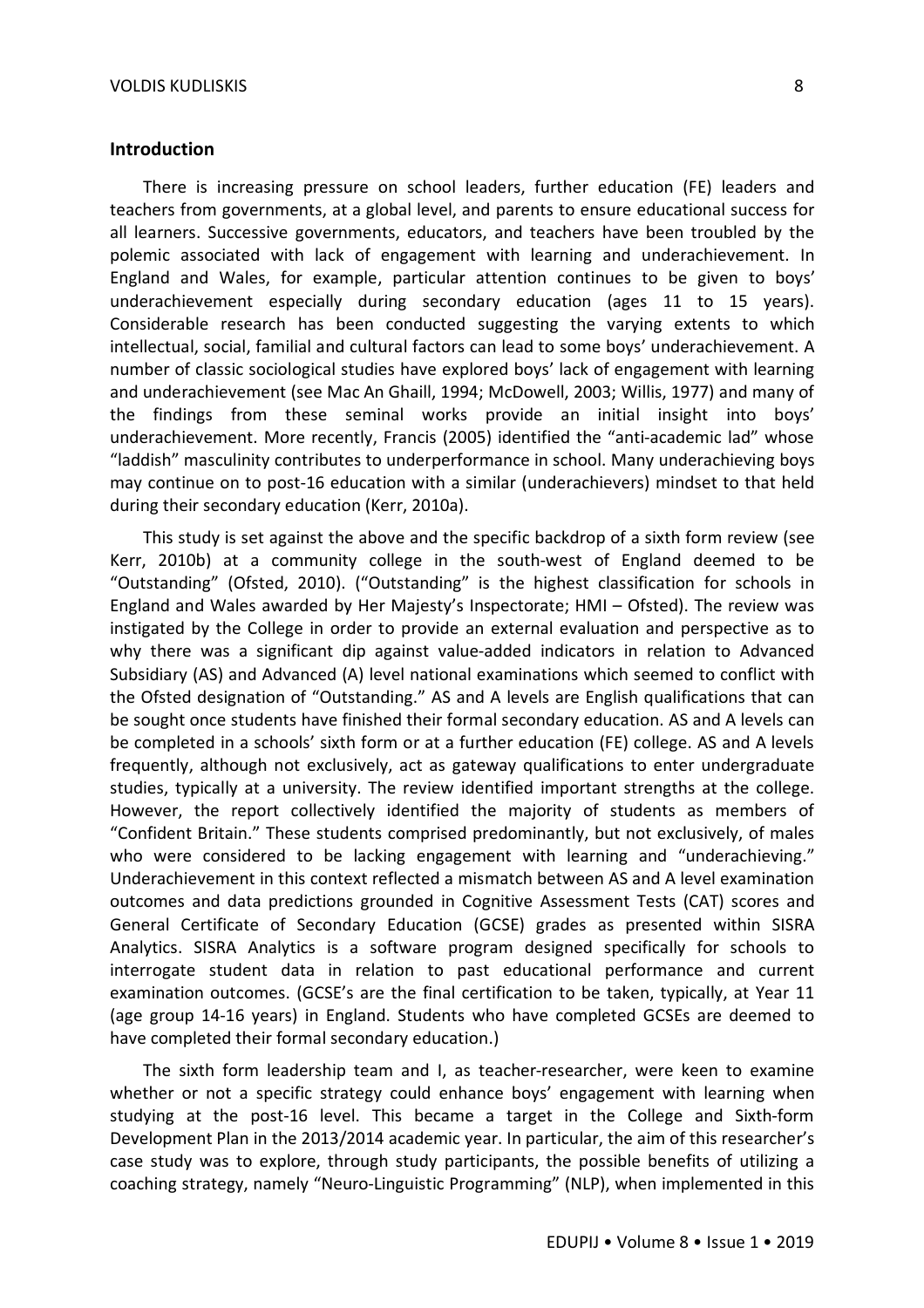specific post-16 educational context. Would this particular form of coaching assist boys to engage more with their learning as they became explicitly aware of techniques that could enhance engagement with learning?

#### *Research philosophy*

This study was conducted under the broad investigative philosophy of action research. Action research is grounded in the involvement of practitioners such as teachers and managers in systematic enquiries designed to improve practice (Koshy, Koshy, & Waterman, 2011). Such research is conducted "on the job" and provides teaching practitioners with opportunities to systematically examine issues that are important to them in their specific work context (Whitehead, 1985). The unique position of teachers in the educational process permits them to "develop their own personal theories of education from their own class practice" (McNiff, 1988, p. 1). Moreover, action research can provide a specific form of insight that may not be available via the positivist tradition. The seminal work of Carr and Kemmis (1986) emphasized that action research is a form of *self-reflective enquiry* and involves all those experiencing specific social situations. Individuals, be they learners, teachers or researchers, build their understanding of their specific social world and social experiences through a phenomenological approach (see Schutz, 1973). More recently, Barry (2013, as cited in Atkins & Wallace, 2013) introduced the concept of "Living Educational Theory" (LET), stating, "[it is] a critical and transformational approach to action research. It confronts the researcher to challenge the status quo of the educational practice" (Barry, 2013, as cited in Atkins & Wallace, 2013, p. 131). In summary, LET grants the researcher to make an original contribution to the knowledge by generating a theory that improves peoples' learning within their learning space. Often such action research leads to the production of a case study such as the current study. Golby suggested that case studies enable researchers to observe [a phenomenon] closely and "to render it in some way intelligible" (Golby, 1994, p. 27). The case study provides information about the particular and if compared to similar studies may permit what Cooper (2016) refers to as metaanalysis.

Action research does have its critics; for example, Berg and Eikeland (2008) argued that those involved in action research can be influenced by the state of themselves and their institutions, stating that the action researcher's observations can be "filtered" and "framed" by both the context and the researcher (Berg & Eikeland, 2008, p. 201). It is not the intention of the researcher to provide a commentary on action research processes; however, the above provides a framework in relation to the underlying principles associated with the research philosophy of this particular study.

The current research examines the possible value of Neuro-linguistic Programming, as a coaching philosophy, in enhancing engagement with learning, and indirectly achievement, of boys in a specific post-16 education setting. Whilst the research tools used may appear limited, the purpose of the study was to initiate an initial exploration of aspects of NLP coaching in an educational context and to examine to what extent, if any, that NLP may enhance engagement with learning. It is hoped that this piece of micro-research will provide a platform for further research of coaching in the area of boys' engagement with learning at the post-16 level.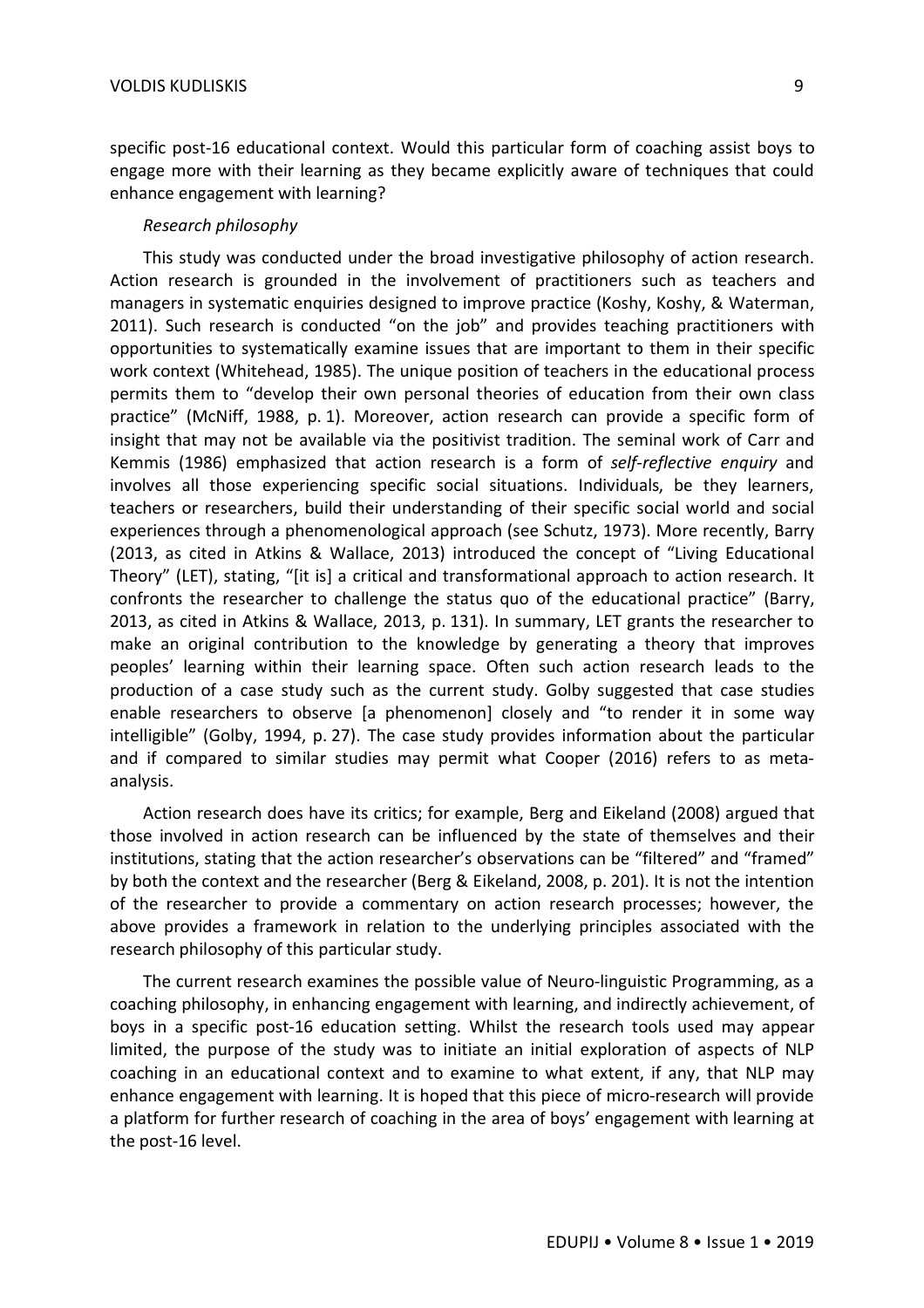## *Background - Secondary Education and Boys' Underachievement*

There is a suggestion that lack of engagement with learning "correlates" to underachievement. Most definitions of underachievement classify this phenomenon as lower academic performance than would be expected on measures of potential (Balduf, 2009). This is encapsulated by the definition provided by Reis and McCoach (2000), "Underachievers are students who exhibit a severe discrepancy between expected achievement (as measured by standardized achievement test scores or cognitive or intellectual ability assessments) and actual achievement (as measured by class grades and teacher evaluations)" (Reis & McCoach, 2000, p. 157).

As Smith and Wilhelm (2002) pointed out, if a measure of potential can be used, then it is more likely to highlight individuals who are doing reasonably well (in terms of five General Certificate of Secondary Education qualifications, grades A\* to C), but are not achieving their potential, thus their hidden underachievement is exposed. GCSE qualifications have recently been amended by the UK Department of Education and A\* to C grades are now expressed as Grade 9 through to Grade 4 (Jadhav, 2018).

Whilst this article does not specifically focus on the sociological links to both social class and education, it is important to acknowledge that engagement with learning has links to both. In the seminal work of Willis (1977), "Learning to Labour," Willis explored the perceptions of working class "lads" to education. Whilst dated, this study still has relevance to the understanding of engagement with learning of (working class) boys and is inextricably linked to social class and social class perceptions of the value of education. Links to engagement with learning can also been seen through the work of Bourdieu and Passeron (1990) and the notion of cultural capital. In short, cultural capital refers to the capital an individual, family or social group may possess, not in terms of money, but in terms of their understanding of and engagement with the prevailing social system and their ability to engage positively with that system. More recently, Stahl (2016) examined this further through the lens of a neo-Liberal social system and the (negative) effects on (working class) boys.

To this end, Western governments subscribe to a "sense of crisis" in relation to boys' underachievement in education (Titus, 2004, p. 145). Descriptions of boys' underachievement are used to generate factual accounts, and this leads to specific beliefs becoming authorized as scientific knowledge (Titus, 2004). Roberts (2012) highlights that research has tended to operate with discrete dualisms, one of the most popular being boys and girls. Gorard, Rees, and Salisbury (2001) found the gender achievement differential stood at around 10 percentage points in favor of girls. This has continued with girls outperforming boys by 10.7% in 2014 and by 9.9% in 2015 (DfE [Department for Education] National Statistics, 2016). However, the gender debate surrounding educational underachievement can be misleading, since not all boys are doing badly and not all girls are doing well. Epstein, Elwood, Hey, and Maw (1998) and Francis (2010) noted that the unsophisticated use of data can lead to generalizations that provide a distorted view of reality.

Numerous strategies have been suggested as ways to address boys' underachievement. A study by McGuinn (2000) highlighted the benefits of computers in engaging underachieving boys and encouraging communication and contributing to heightened self-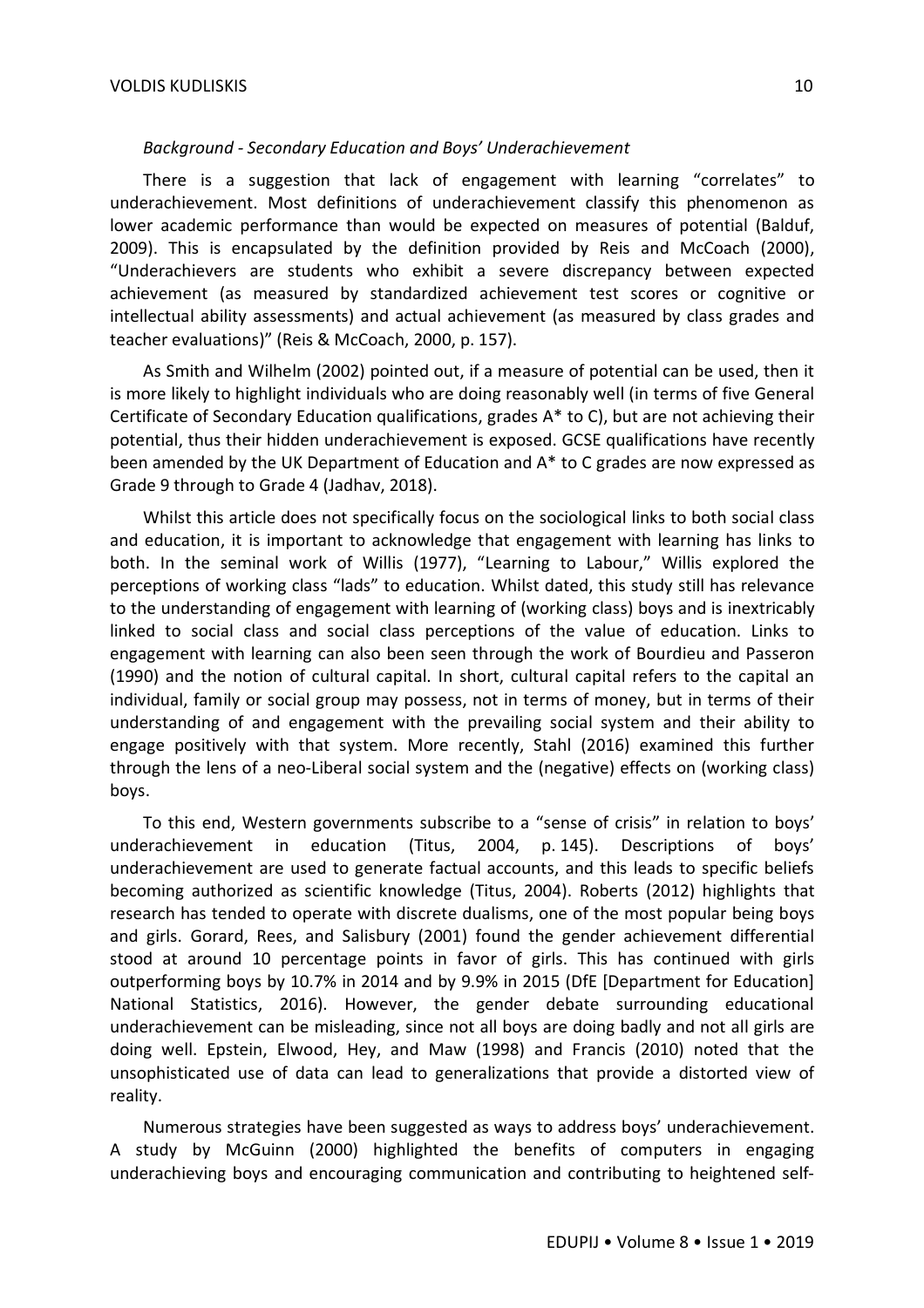confidence in English. Myhill (2002) noted differential participation rates between boys and girls in whole class interactions; explicit in her observations was the notion that underachieving boys must be encouraged to participate and engage more in lessons. Alternatively, Mills and Keddie (2010), drawing upon the Australian experience of boys' underachievement, explain how underachievement can be challenged through the utilization of male mentors and engagement with a more masculinized curricula. However, this does appear to homogenize boys' learning styles.

Much of the research has tended to focus on boys in secondary education. Less evidence is readily available regarding the transition to post-16 education and boys' engagement with their learning in the post-16 environment. The current study examines the possible benefits of utilizing specific coaching strategies associated with NLP to enhance boys' engagement with learning in post-16 education.

# *Coaching: A Brief Overview*

Arguably, coaching has its foundation in Ancient Greek philosophy associated with Socrates and Socratic questioning. Socrates' questioning technique required his students (coachees) to fully reflect upon and consider questions posed; to pursue thought in many directions. Coaching, in its modern format, may be considered to have started when Gorby (1937) conducted research into the impact of coaching in a specific manufacturing context. Towards the latter part of the  $20<sup>th</sup>$  Century coaching became associated, although not exclusively, with the humanistic school of psychology (see Rogers, 2004). The  $21<sup>st</sup>$  Century has seen coaching delineated into a plethora of schools of thought (Ives, 2008). Coaching may be conducted either on an individual or group basis, depending on need (Brown & Grant, 2010). Coaching approaches may then be broadly divided into three strands: firstly, directive or non-directive; secondly, personal development or goal-focused; and thirdly, therapeutic or performance driven (Ives, 2008). Grant and Stober (2006) provided a typology of nine forms of coaching that ranged from humanistic coaching to systemic coaching, with each offering distinct and unique possibilities for coaching.

Coaching employs a range of communication skills such as (active) listening, questioning and clarifying. This enables the coachee to reflect upon their current position; to then consider various opportunities and discuss (with their coach) different pathways which will enable them to achieve their desired outcomes or goals (Cox, Bachkirova, & Clutterbuck, 2014). Jackson (2004) noted that coaching is an intrinsically reflective process in which processes such as reflecting, reframing and questioning permit the coachee to understand her or his current situation. This then enables the coachee to consider ways in which they can initiate change and provides opportunities for consideration as to how the situation may be in the future and the changes necessary in order to achieve this.

Successful coaching is achieved through the application of models such as Whitmore's (2009, 2014) GROW model. Models enable coaches to ensure that they include all stages in the coaching process. Models, in practice, help coaches shape what they do, which in turn, leads to enabling the outcomes the coachee wishes to achieve (Wall, 2016; Wall & Perrin, 2015). As Wilson (2011) noted, the best models provide useful structures for coachee development if handled competently. It is essential that coaching conversations meet the needs of the coachee, not the coach; therefore it is important that the coach is not confined solely to a rigid model (Robins, 2017). Whilst models are helpful, there is some evidence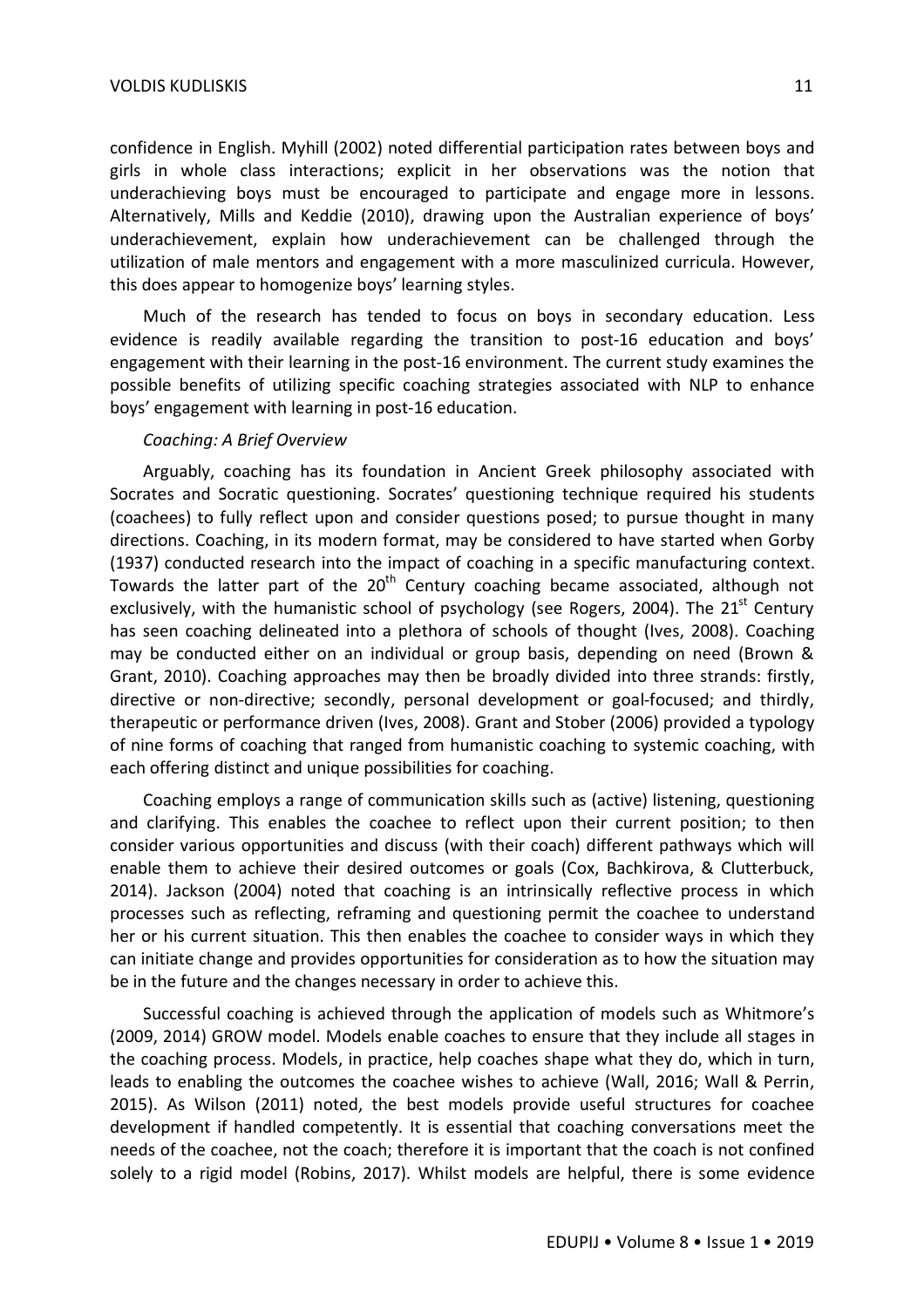suggesting that coaching models may not be as important for success as assumed; rather, it is the relationship between the coach and coachee (De Haan, Culpin, & Curd, 2011). Coaching appears to have a positive impact on the quality of life for the participating individual. Those who experience coaching have increased insight into the self; they experience enhanced wellbeing and are likely to achieve their goals (Grant, 2015). Stout-Rostron (2014) provided an excellent overview of coaching principles and coaching models that is, unfortunately, beyond the remit of the current study.

Coaching is seen as a useful intervention in educational organizations. Coaching can be a helpful, reflective process for students, teachers, middle leaders and senior leaders (Cappella et al., 2012; Nieuwerburgh, 2013). In 2010, The National College for Leadership of Schools and Children's Services (NCSL) in England deemed coaching to be so valuable in educational contexts that they embraced a coaching philosophy for all involved in state education and particularly for future leaders (Lofthouse, Leat, & Towler, 2010). It was this shift into educational coaching philosophy, the findings of Kerr (2010a, 2010b), and the desire for change driven by the school leadership team, which provided the springboard for the current study.

A range of definitions exist in relation to coaching; however, in the context of the current study coaching is defined as "A collaborative, solution focused, result-orientated and systematic process in which the coach facilitates the enhancement of work performance, life experience, self-directed learning and person growth of the coachee" (Grant, 1999, as cited in Association for Coaching, n.d.). It was against this backdrop that I was drawn to investigate Neuro-linguistic Programming (NLP) as a potential coaching philosophy to support boys in post-16 (further) education with specific reference to enhancing engagement with their learning. NLP can be associated with various psychological schools of thought. The clearest links are behaviorism – conditioned behavior (see Skinner, 1938), neobehaviorism – observational learning (see Bandura, 1977), and humanistic psychology – fully functioning person (see Rogers, 2004). NLP can be seen to adopt an eclectic "theoretical" approach to coaching.

#### *Neuro-Linguistic Programming (NLP): Some Underlying Principles*

NLP is a construct that postulates the importance of modeling excellent behaviors. These highly effective patterns of behavior are related to positive self-perception and selfbelief and are associated with the use of positive language. Bandler and Grinder (1975) discuss the meta-model of language in which they argue that human language is used as a way of representing the world, or mental map of reality. A range of strategies that combine the use of active listening, utilizing positive language and reframing contexts and concepts can be used to explore representations of the world and the mental map of reality of an individual (Bandler & Grinder, 1975; Grinder & Bandler, 1976). The NLP coach (practitioner) is in a position to draw upon a number of strategies (see Dilts, 1990; Freeth, 2017; Hoobyar & Dotz, 2013; O'Connor, 2013; O'Connor & Seymour, 1995) to enable the individual to achieve his or her potential. The application of these strategies can be tailor-made to meet the engagement and developmental needs of individuals. To explain NLP, in detail, is beyond the scope of this paper. However, a comprehensive review of strategies, particularly those related to the study can be found in Bandler and Benson (2016), Bartkowiak (2011), Churches and Terry (2007), and McCartney and McCartney (2014).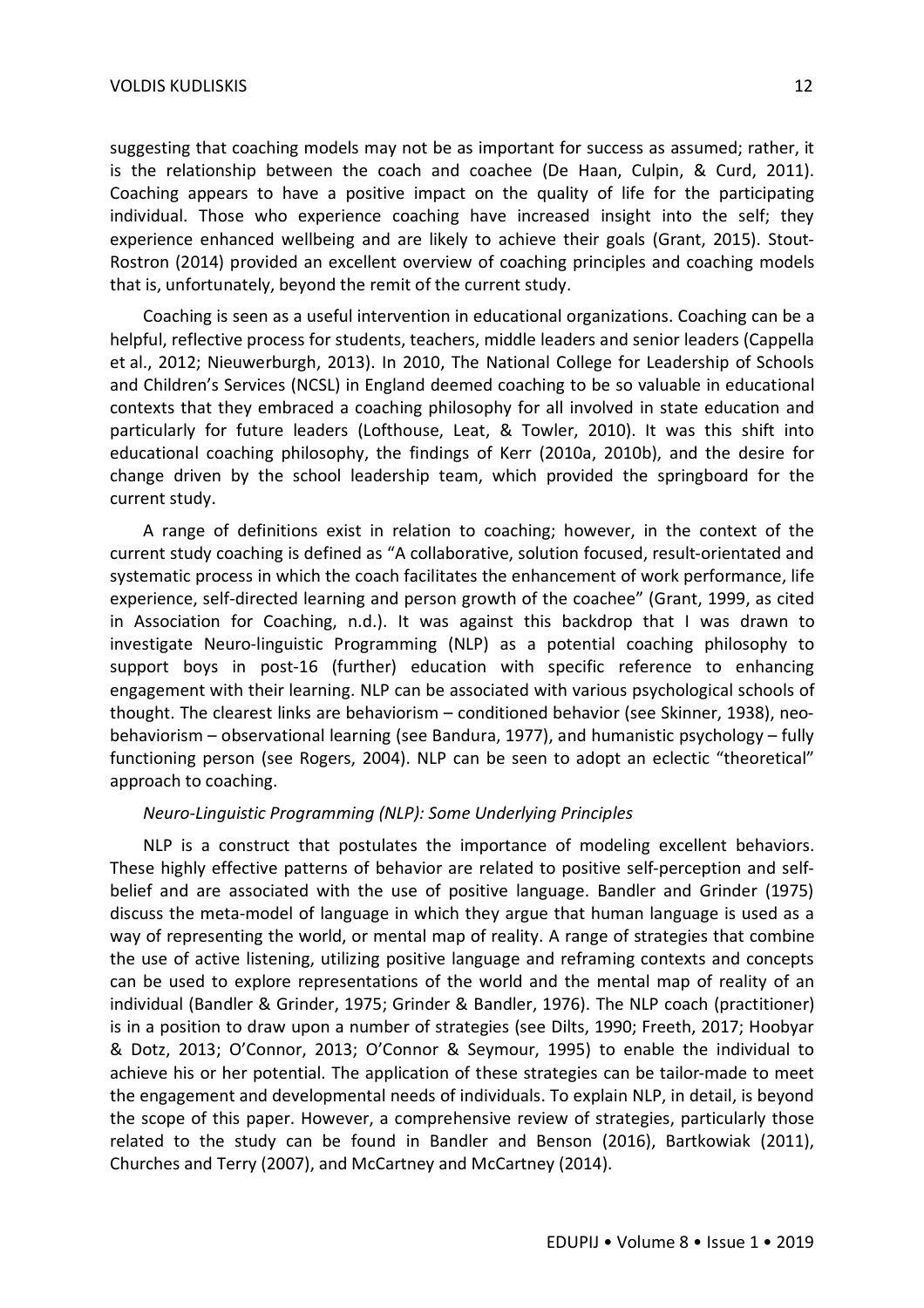#### *Criticisms of Neuro-linguistic Programming*

NLP has been criticized in reviews of research by commentators such as Diamantopoulos, Wooley, and Spann (2008), Heap (1988, 1998), and Singer and Lalich (1996). They argued that elements central to NLP are scientifically dubious, lacking in validity and/or reliability, and are ineffectual. A recent bulletin published by the British Psychological Society (BPS) suggests the principles associated with NLP and the supporting research are "mythical," stating that "NLP is full of false claims that sound scientific-ish,….. A forensic trawl through all the claims made in NLP programs found that the overwhelming majority are piffle." (Jarrett, 2016, n.p.). More general criticisms of NLP are proposed by Beyerstein (2001) and Rosen (1997), who, respectively, referred to NLP as "pseudoscience" and "psychobabble"; moreover, they questioned the validity and scientific rigor of the claims made by proponents of NLP. Criticisms of NLP and associated research methodologies are refuted by commentators such as Carey, Churches, Hutchinson, Jones, and Tosey (2009) who cite, among other things, that methodological problems and a lack of understanding of NLP by some researchers have led to misinformed outcomes.

Whilst the British Psychological Society dismiss NLP as a credible psychological phenomenon, it should be acknowledged that psychology contains a range of schools of thought that, at various times, have been discredited to varying degrees and then, later, acknowledged as relevant and helpful (see Gross & McIlveen, 2000; Hayes, 2002).

Given the above it should also be noted that advocates of NLP state that NLP is not scientific or theory-oriented (Bandler, as cited in Singer & Lalich, 1996). Jacobson states that NLP is "not a theory or concept….. it is a model" (Jacobson, 2002, p. 53). A theory is best described as hypothetical speculation, whereas a model can be seen as an observable exemplification of a theory or concept. A model has more rigor than a theory as a model is testable and observable. It is for this reason that the researcher deemed NLP a suitable coaching philosophy and program for this specific education study and context.

# *Specific NLP "Techniques of Change" used in this study*

Techniques for Change are utilized to enable individuals to modify their belief systems for the better; this, in turn, leads to the positive modification of behavior. However, it is important that individuals appreciate that the Techniques of Change selected to challenge beliefs and perceptions of a given situation may, in the first instance, cause some "psychological discomfort." For example, an individual may find it unsettling or unnerving to state specific affirmations to themselves, or to close their eyes and visualize themselves performing a certain activity. These unsettling feelings will subside as the individual takes greater control of their particular situation. Given the nature of the current study, the researcher selected six specific Techniques of Change that it was felt would be the most beneficial in enhancing engagement with learning. These Techniques of Change were Affirmations, Reframing, Pattern Breaking, Anchors, Visualization, and the use of a written journal.

Affirmations can help individuals achieve their desired goals. An affirmation is "a pithy statement of an outcome that assumes that it is possible and achievable and keeps your mind focused on it" (O'Connor, 2013, p. 21). Affirmations are like belief statements; they should always be positive and carefully phrased (O'Connor, 2013).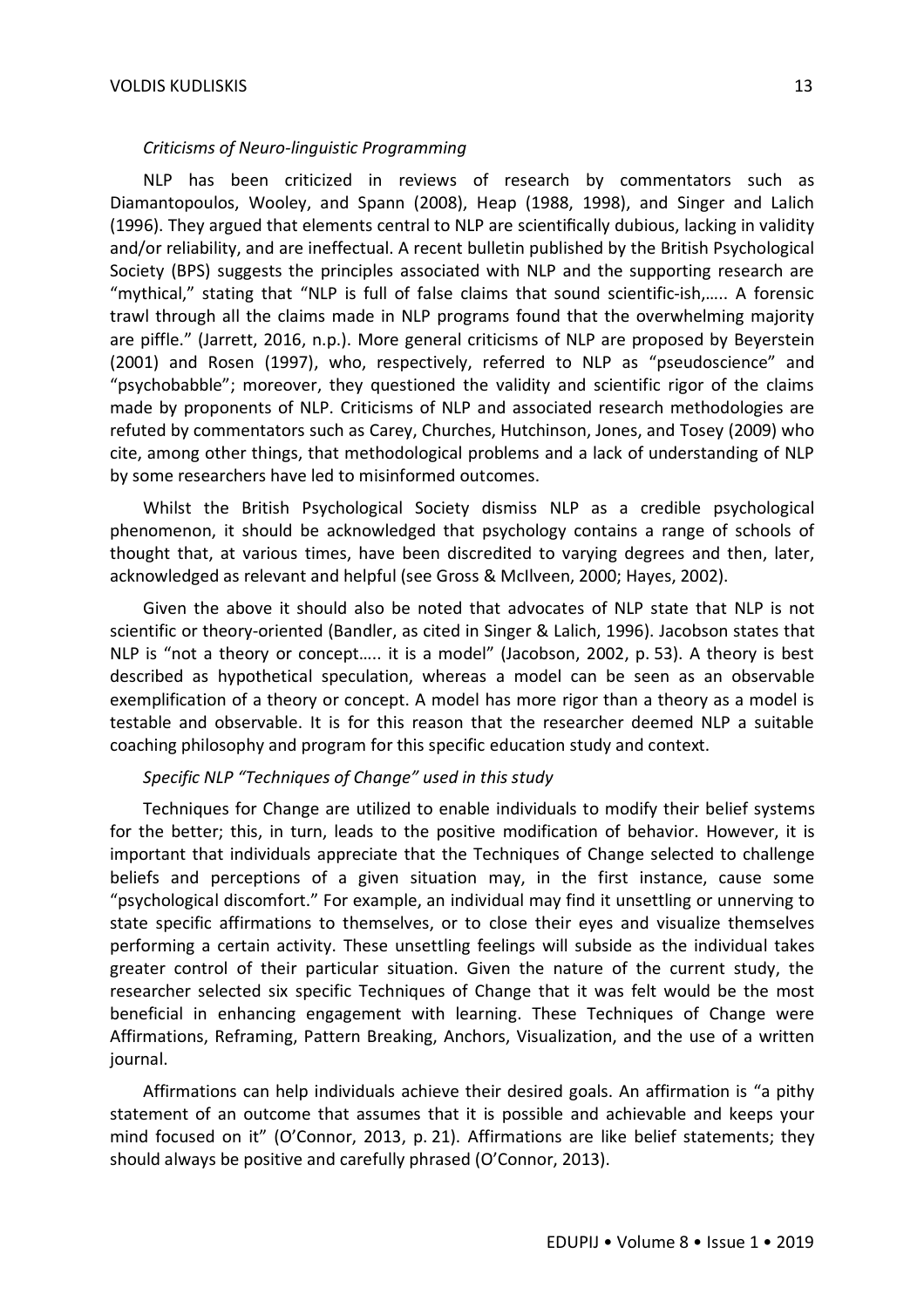Reframing is a process in which a problematic behavior is separated from the positive intention of the internal program or "part" that is responsible for the behavior. This can be likened to stimulus-response (see Skinner, 1938). However, the response, in some cases, is maladaptive leading to problematic behaviors. New choices of behavior are established by having the "part" responsible for the old behavior take responsibility for implementing other behaviors that satisfy the same positive intention but do not have the problematic byproducts of the original program (Dilts, 1990, p. 219). As individuals seek positive change, the "part" adopts behaviors associated with observational learning (see Bandura, 1977); this enables him or her to satisfy the positive intention. In humanistic terms, the individual becomes fully-functioning (see Rogers, 2004) as the "part" takes (positive) responsibility and this permits positive development and growth. In summary, when meaning changes, responses and behavior also change (Bellow, 2014; O'Connor, 2013).

The notion of pattern breaking (pattern interrupts) is to intervene and move somebody from an intensely negative state to a more neutral state. Pattern breaking is abrupt and immediate; it is one of the most powerful ways of breaking state (O'Connor, 2013). Pattern interrupts can be utilized to get an individual out of a (negative) stuck state and enable her or him to achieve a positive (desired) state.

An anchor relates to a process of associating an internal response with some external trigger (similar to classical conditioning) so that the response may be quickly, and sometimes covertly, re-accessed (Dilts, 1990). Anchors can occur naturally or be set up intentionally (O'Connor & Seymour, 1993). An anchor is a trigger – visual, auditory gustatory, olfactory or kinesthetic – that links with an action or emotional state (O'Connor & Lages, 2004). Positive anchors are an important part of a person's life as anchors contribute to building habits and help individuals become consciously competent (Bellow, 2014; O'Connor, 2013) and ultimately unconsciously competent.

Visualization is sometimes referred to as mental imagery or imaging. Visualization is the process of seeing images in your mind (O'Connor & Seymour, 1993). The aim of visualization is to bring to mind a powerful performance and use this to achieve a specified outcome (Gray, 2000). Many top sports-people visualize a particular technique in their mind's eye. Experts in their field, such as Andy Murry in tennis, or Usain Bolt in athletics, practice their technique over and over again, both practically, but also mentally.

A journal takes the form of diary or may comprise simple reflective notes. This relatively simple technique relies on the individual being honest with himself or herself. Ideally, the entries should be completed on a daily basis. The journal records events as experienced by the individual. The individual reflects upon his or her performance, their thoughts and psychological factors. The document provides a window on experience that is detached thus permitting rational analysis (Gray, 2000).

## **Methodology**

Given research work relating to NLP to educational contexts (see Bandler & Benson, 2016; Grinder, 1991; Jacobson, 2002; Kök, 2013), the researcher felt that examining the possible value of some of the broader principles and influencing strategies associated with NLP and Techniques of Change could benefit engagement with learning for male students in a post-16 educational context. This appears to be an area of limited research.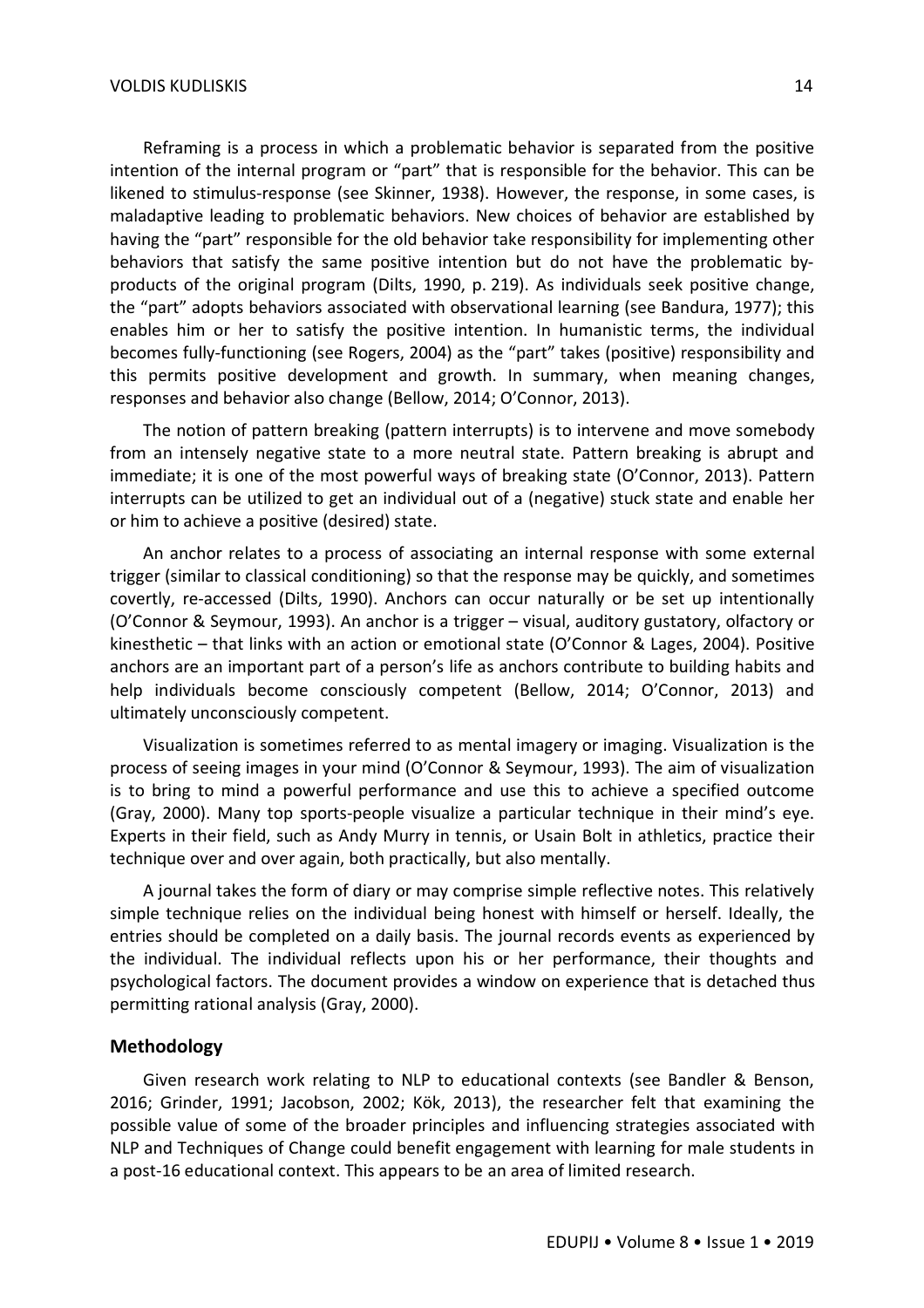The researcher felt it was important to foreground (see Hakemulder, 2004) the voices of the students. In doing so, this research provides insight into ways of enhancing learning through the voices of the students, rather than those of their teachers, school or other stakeholders. The rich, meaningful and contextualized data in relation to enhancing engagement with learning is foregrounded by the boys' voices and can serve to support teachers and educational coaches to broaden their understanding of these young people and to enable their teachers and coaches to act on these voices.

# *The intervention*

The researcher completed an exploratory intervention study that was conducted through the use of quantitative and qualitative research tools using an action research case study design. All of the Year 13 male students studying at the College were made aware of this research study and those interested volunteered (self-selected) to participate in the study. In total 10 participants engaged with this case study in investigating the broader principles associated with NLP. Self-selection could compromise objectivity; however, participants were requested to adopt an independent approach in relation to what they would learn and apply from NLP in their specific educational context. This impartiality, the researcher felt, would serve to provide greater validity.

A case study group of male students, who self-selected to participate in the study, was created in a post-16 educational setting at a rural community college. The purpose of this case study was to explore six Techniques of Change associated with NLP in relation to engagement with learning. As a group, the participants and teacher-researcher explored (via six workshops incorporating NLP coaching seminars and the completion of accompanying workbooks) the principles of NLP and the value of specific techniques (affirmations, reframing, pattern breaking, anchoring, visualization and/or a journal) when applied to this specific educational context. The workshops involved didactic teaching, dialogic discussion and practical application of these specific NLP Techniques of Change led by an Advanced Master Practitioner. Whilst judgements of competence grounded in a short training program are difficult; confidence, of all those involved, was high. Thereafter, the participants applied techniques of change independently to both class-based and home-based learning. Adherence to these techniques was not measured but the participants and teacherresearcher met briefly on a fortnightly basis in order to discuss any issues that arose.

# *Intervention research methodology*

As a single-site, multi-voiced intervention, this study was created to capture experiences and perceptions of those taking part. The case study group comprised male students completing the final year of their post-16 education; all were taking A level examinations. The group consisted of 10 students aged between 17 and 19 years who, with parental consent, participated over a period of 12 weeks (one term). The use of a case study could introduce bias as students participating knew the teacher-researcher at some level. This may have led to participants displaying subject effects and demand characteristics which could have contaminated the study. However, all were asked to be honest in the way they reported their experiences in relation to this research.

Research that involves human participants raises complex ethical, legal, social and political issues. There are three objectives in (education) research ethics. The first, to protect participants; the second, to ensure the research is conducted in a way that serves the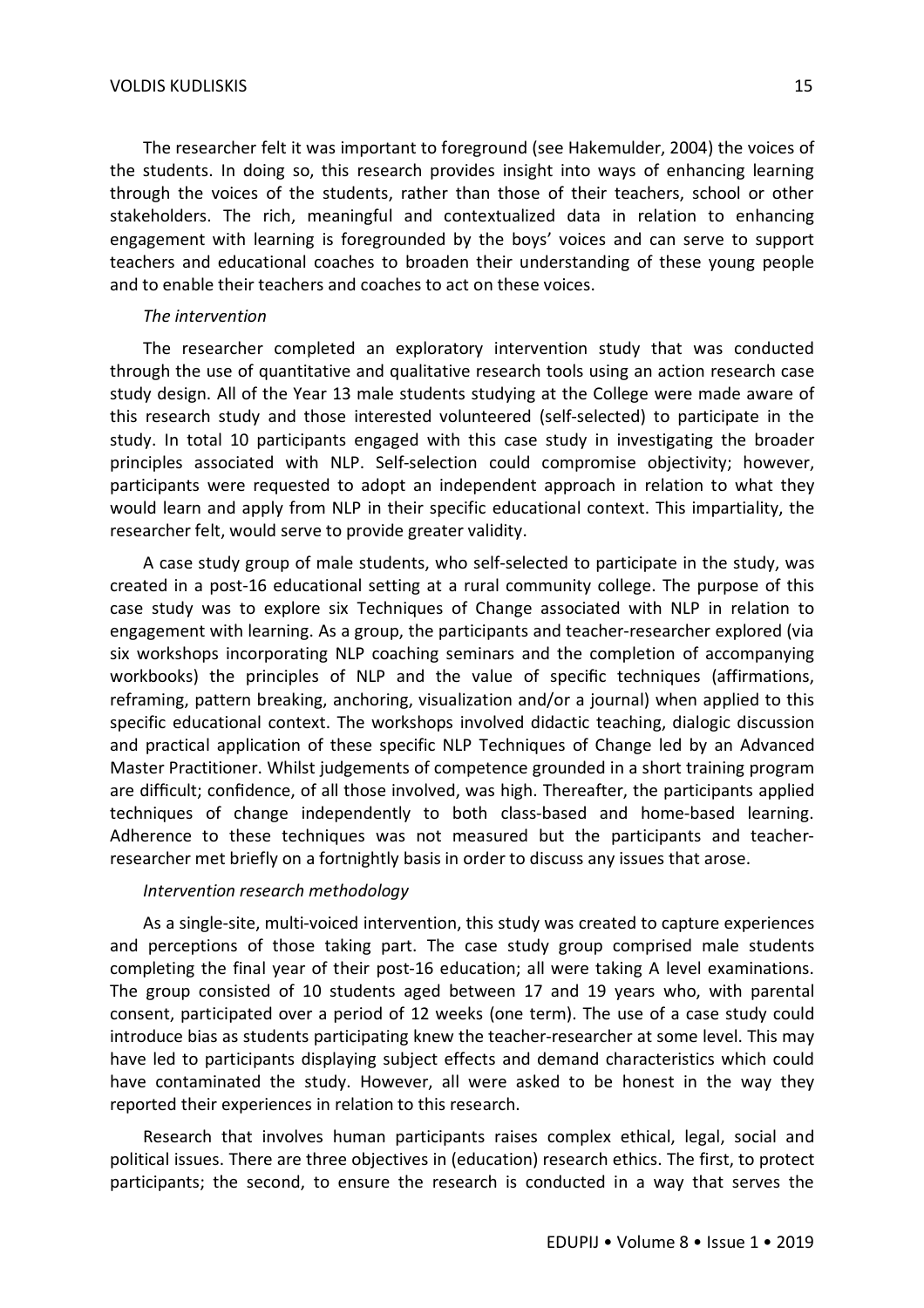interests of all stakeholders; the third, to manage risk, protect confidentiality and ensure informed consent (Hammersley & Traianou, 2012). It is against these criteria that this study received ethical approval from the Research Ethics Committee of the College.

This research study utilized a pragmatic (see Saunders, Lewis, & Thornhill, 2015) mixedmethods approach in the research process using both quantitative and qualitative research tools. Initially, students completed a pre-intervention questionnaire. The "Engagement with Learning Profile" (ELP) questionnaire (see Appendix A) consists of 15 questions designed to elicit how "positive" or "negative" a student is about their engagement with learning and learning experience in this specific post-16 educational setting and to, indirectly, suggest if an individual may be at risk of underachieving. The internal reliability of the questionnaire was found to be good (Cronbach's α = .79). A test–retest reliability score of *r* = .81 suggests that the ELP questionnaire is a reliable psychometric device. Approximately one week after the 12-week intervention ceased, students completed the ELP questionnaire (postintervention).

Participants then took part in a recorded semi-structured interview in order to gauge their perceptions about effects, if any, of NLP on their engagement with learning experiences. The semi-structured interviews lasted between 24 minutes and 47 minutes (dependent upon the depth of responses from the various participants). All of the semistructured interviews were audio-recorded and transcribed. Responses were explored through a form of thematic analysis (see Guest, MacQueen, & Namey, 2012) and presented, in what the researcher terms as "positions of consensus." Positions of consensus reflect synthesized viewpoints, presented on the part of participants, be they negative or positive in relation to the value of Techniques of Change associated with NLP in this specific context. The outcomes of this form of analysis enabled the teacher-researcher to express, by foregrounding the voices of the participants, how strategies associated with NLP may, or may not, help a specific age range of male students engage with learning in a specific post-16 educational setting.

# **Results**

#### *Questionnaire*

The research outcomes were divided into two strands. The first strand was linked to the statistical analysis of the completed ELP questionnaire. This ELP questionnaire was successful as a research tool as it is valid and has good internal reliability. The questionnaire focus group scores were not distributed normally (Shapiro-Wilk .012); therefore, a related-samples Mann-Whitney test was conducted but failed to reveal a significant difference between the pre-intervention (*Mdn* = 60) and post-intervention (*Mdn* = 61.5) *U* = 101, *p* = .478. In short, analysis of the ELP questionnaire suggests that the NLP intervention did not demonstrate a measureable impact on engagement with learning of the 10 male Year 13 students in their post-16 educational setting. The ELP questionnaire does not relate directly to NLP and specific techniques of change. However, the purpose of this instrument was to measure the difference, if any, of their engagement with learning pre-intervention and post-intervention. The use of sample sizes of less than 30 participants in quantitative research is problematic, especially when making assertions relating to research findings (see Cohen, Mannion, & Morrison, 2017). It is clear that a further, multi-faceted, study consisting of a larger sample is essential.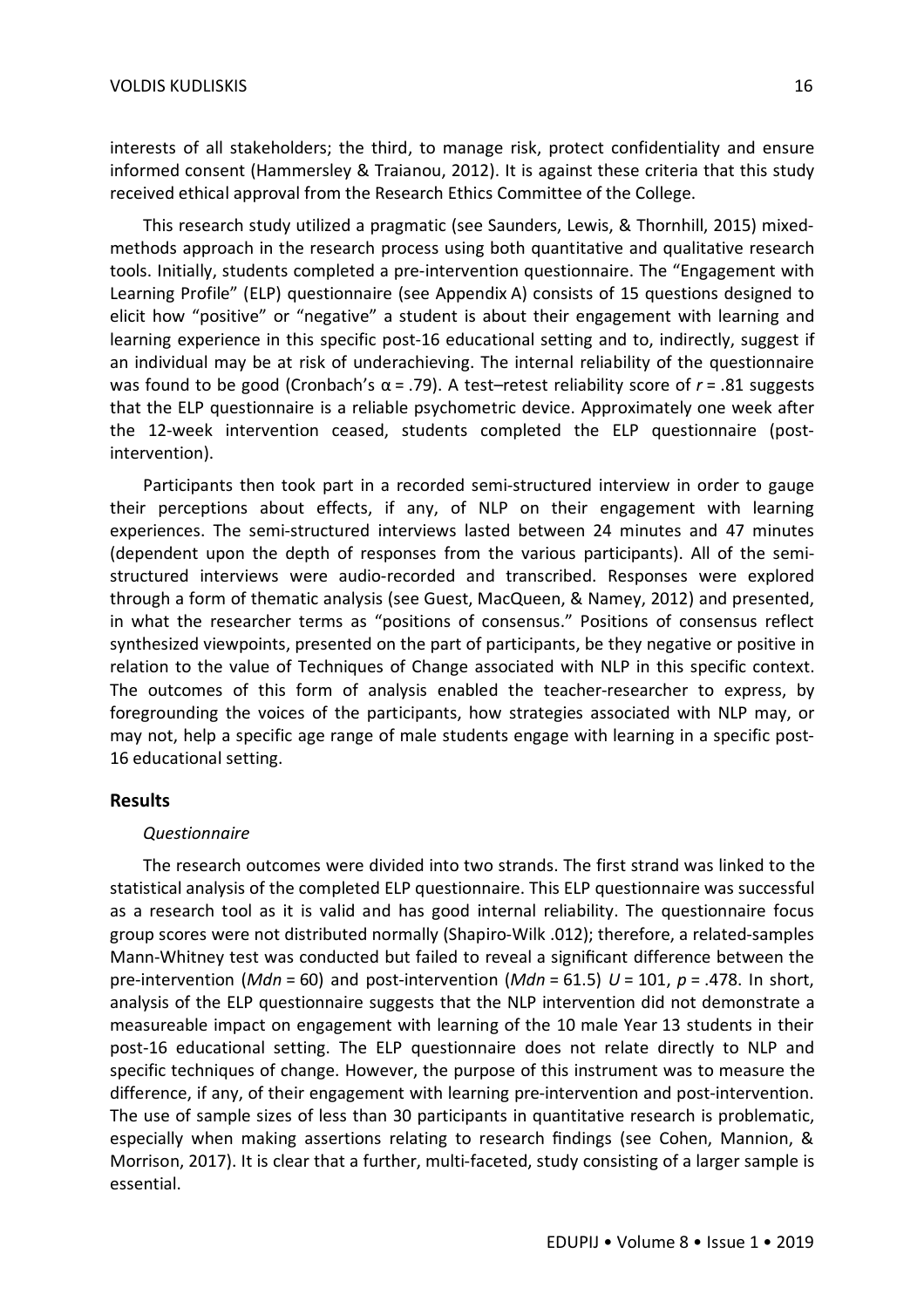#### *Semi-structured interview*

The second strand of this research required participants to describe and evaluate their perceptions as to the usefulness of the applied NLP techniques in their very specific learning situations through responding to a semi-structured interview. Whilst all these males were members of a specific post-16 cohort; their approaches to learning and learning styles could also be very different to each other; thus the implementation of the NLP techniques would be different to complement their learning styles. That said, all were conversant with these specific NLP Techniques of Change which they had learned about via the NLP seminars, coaching workbooks and discussions utilized during coaching sessions. The content of the workbooks was completed by the students; then the students and coach clarified and discussed the specific entries. Students were then free to apply these strategies in ways that they felt would best benefit or enhance their learning needs. Whilst qualitative analysis is extremely complex and would be enhanced by a more thorough thematic analysis utilizing first, second and third order themes, the researcher considered that the use of "positions of consensus" provided answers in generalized terms, thus making findings more accessible in a report such as this. Where candor is required, responses are interpreted in more detail. No other learning interventions were being implemented by the College, as a whole, at the time of the study's application. To ensure that the analysis of data was systematic, a former colleague with research experience was consulted in order to provide the necessary balance and checks regarding the interpretation of the data and the conclusions drawn.

## *Affirmation*

The evidence suggests, for the most part, that affirmations have a positive influence on engagement with learning. Two comments that capture the consensus of the group and explain how affirmations help maintain positive thoughts in relation to learning are as follows:

*I use affirmations; they're good for keeping negative thoughts out of my head and making sure I'm creating positive [thoughts]. If you are doing something [like learning] and you continually affirm…. it becomes easier to do it.* (Participant 04)

*I like affirmations; they're a positive message to send to yourself. I do like telling myself about what I can do. 'I can do these things'.* (Participant 08)

Another participant explained how affirmations produce a calming effect and reduce anxiety:

*I use [affirmations] quite a lot to reinforce I should not be worried about it [to reduce levels of anxiety about learning]. Affirmations help me calm down and stop me being negative. It's good to repeat, 'Don't worry about it.'* (Participant 02)

He continued by acknowledging:

*'Don't' and 'worry' are two negative words and can imply a negative connotation. However, together, such words [or phrases] remind me not to worry.* (Participant 02)

Whilst this respondent acknowledged the notion of the use of a double-negative, he indicated that, for him, this leads to positivity and ultimately positive intent. Another participant explained how affirmations aid his motivation and engagement: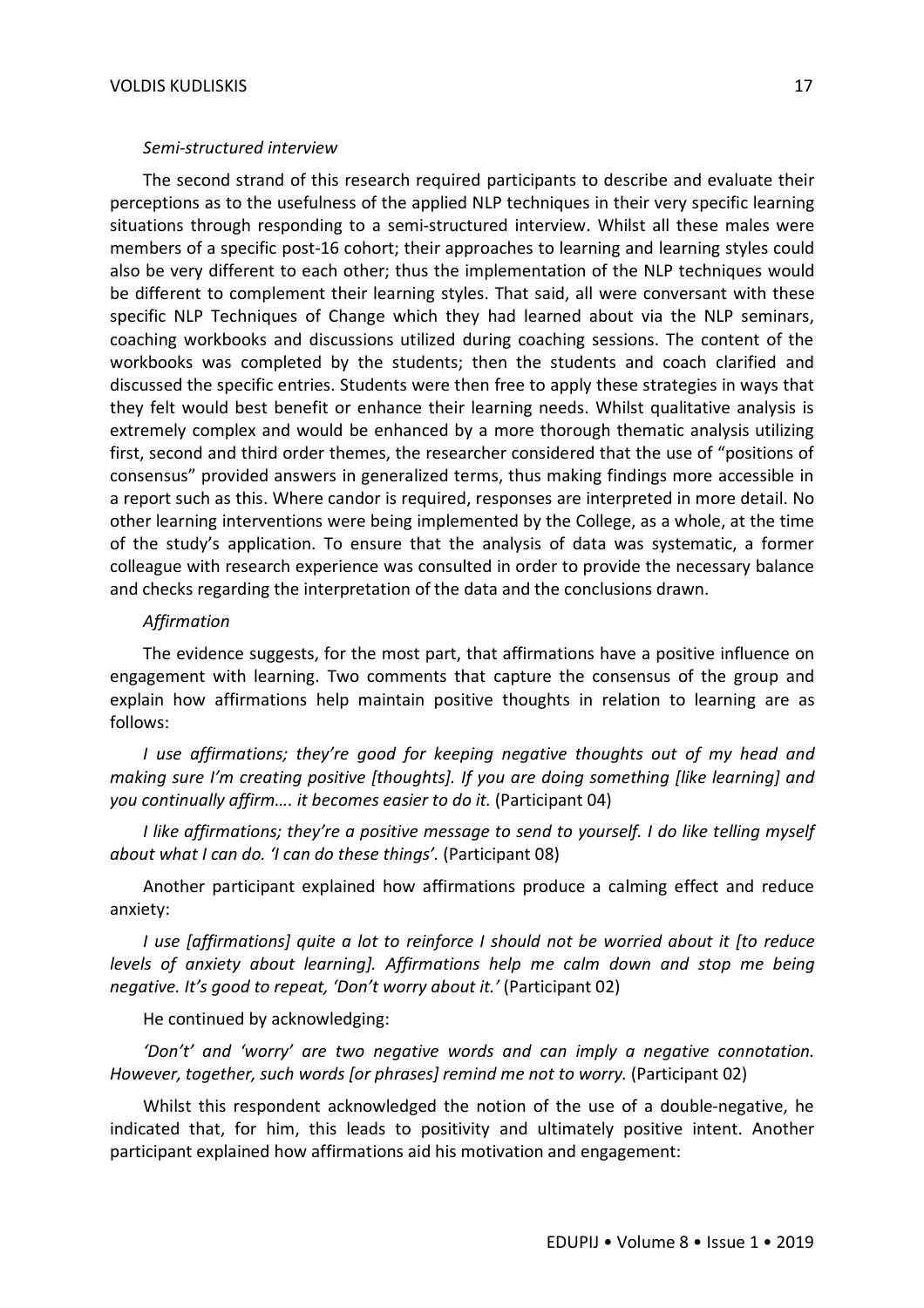*I like telling myself positive things about myself. I give myself evidence for being positive. This motivates me as such to try and do things even though I may think they are impossible. I use affirmations to help me reach my goal; even though deep down I may question my abilities. I know affirmations will help me get there!* (Participant 05)

However, one participant indicated his reservations about the use of affirmations. He felt that affirmations could be damaging in that they can create a climate for disappointment.

*Affirmations are not for me. I find affirmations are a way of setting myself up for disappointment. I feel it's better to think that this or that is not going to happen this time. …. I'm sure it works for some people. The amount of belief you put in into it makes it possible; but, I think it can be so damaging when things don't happen.* (Participant 03)

All of the participants, bar one, noted the positive value in the use of affirmations. All felt that by affirming, in the positive, engagement with learning was enhanced. In short, there was consensus relating to the positive, very helpful impact of affirmations on learning.

#### *Reframing*

Reframing is a Technique of Change that was viewed positively by the participants. There was consensus relating to the beneficial effects of reframing when engaged in learning.

*I have used reframing when exams and learning has not gone well. I use reframing to get back to an equilibrium.* (Participant 03)

This was reinforced by a similar comment but with some reservation:

*Reframing definitely worked for me. However, I am aware that at times I focus on some things negatively and reframing becomes more challenging.* (Participant 02)

One participant noted how they did not use reframing *"particularly much,*" stating:

*I never use reframing particularly much. I tend to look at the negative thing and change it to a positive thing through [positive] self-talk. Rather than reframing I prefer to change it*. (Participant 01)

This is interesting as this participant perceived self-talk as critical to positive change and said they *"prefer to change it."* This would be seen by NLP coaches as a form of reframing; the *"change"* is the reframe. A specific example of reframing was used in relation to the subject of Physics:

*[I use reframing] when there is a question in an exam that I don't understand; it doesn't make sense. You step back and think about it in a different way. I see [the subject] Physics as reframing half the time. You have to think about [Physics] and then reframe ideas to make sense of the subject. I use reframing to help my learning.* (Participant 05)

This participant indicates that aspects of Physics, especially the theory, is abstract; however, reframing the abstract into the practical enables him to "dissociate" from the theory, place the idea into a context, *"flip it"* and then access the ideas. One comment that exemplifies the broader perceptions of the focus group related to reframing is as follows: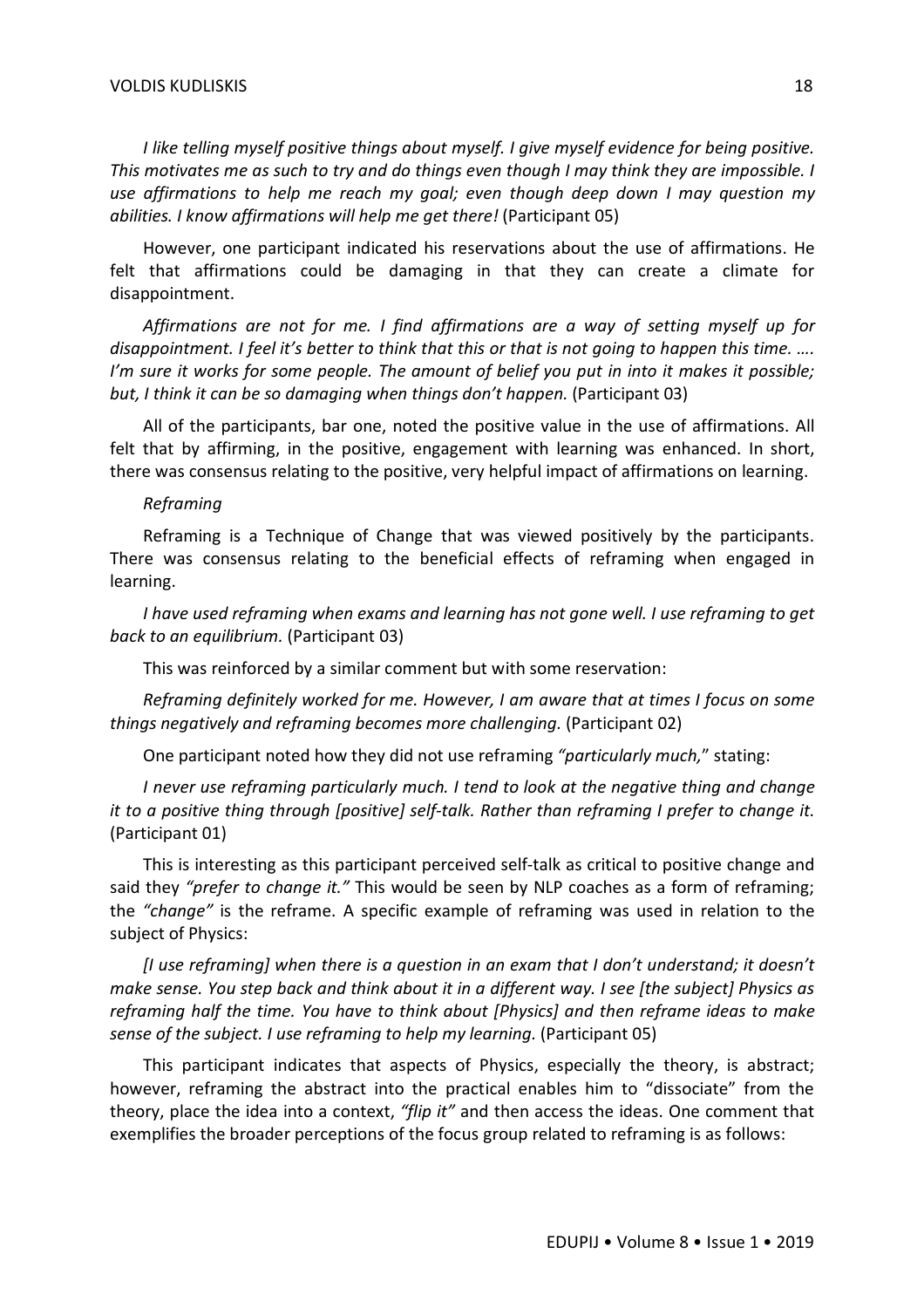*I use reframing to think of my emotions in a different way. I don't like feeling sad or negative. I think about why I'm not at my best and then change it. (Participant 06)*

Overall, the consensus was that reframing was perceived by participants as a helpful Technique of Change in relation to engagement with learning as, by changing the perception of an event, it becomes possible to modify and change the outcome of that event.

#### *Pattern Breaking*

Pattern breaking enhanced participants engagement with their learning by helping them ignore negativity. Comments that encapsulate the position of consensus within the group were as follows:

*If I do something that I'm not particularly pleased with then I will take the time to make sure that I don't do it again. I guess pattern breaking makes me stop and think about what I've done.* (Participant 01)

*If something has not gone quite right I'll break the moment…. I stop and pause and think about the situation and put it into perspective.* (Participant 06)

In many cases participants spoke of how pattern breaking helped them in their specific situation:

*[Pattern breaking] definitely works if I'm stressed. I stop what I'm doing that makes me stressed. It can also work in getting me more engaged with stuff [learning]. By changing the pattern of my behavior it can help make things more clear.* (Participant 02)

*I sometimes do a 'failed' paper again. I have a different mindset to that of the original exam; I break the pattern.* (Participant 09)

In relation to exams it was noted:

*[Sometimes in exams] I move onto the next question and then I go back. I have a positive frame of mind and self-talk [has made the challenging question] easier.* (Participant 08)

However, it was observed that pattern breaking can be exigent as one is challenged to break long established habits:

*[Pattern breaking] as a concept is very good; but as a process it can be hard to do. You have habits and habits can be hard to break.* (Participant 04)

One specific example to which my attention was drawn related to the recounting of a story and the application of the pattern breaking technique in this participant's very specific context.

*I heard the story of a boy taking 24 A levels. He would only study each subject for 10 minutes at any one time. I used this strategy of breaking my studies and found it very helpful… I found [learning] more enjoyable [engaging]. I was more positive about my work.*  (Participant 08)

This is a highly refined form of pattern breaking as it becomes difficult for any negativity to become established with regards to learning as the student continually moves from learning in one subject area to learning in another. Short, intensive learning sessions may aid engagement with learning for some students.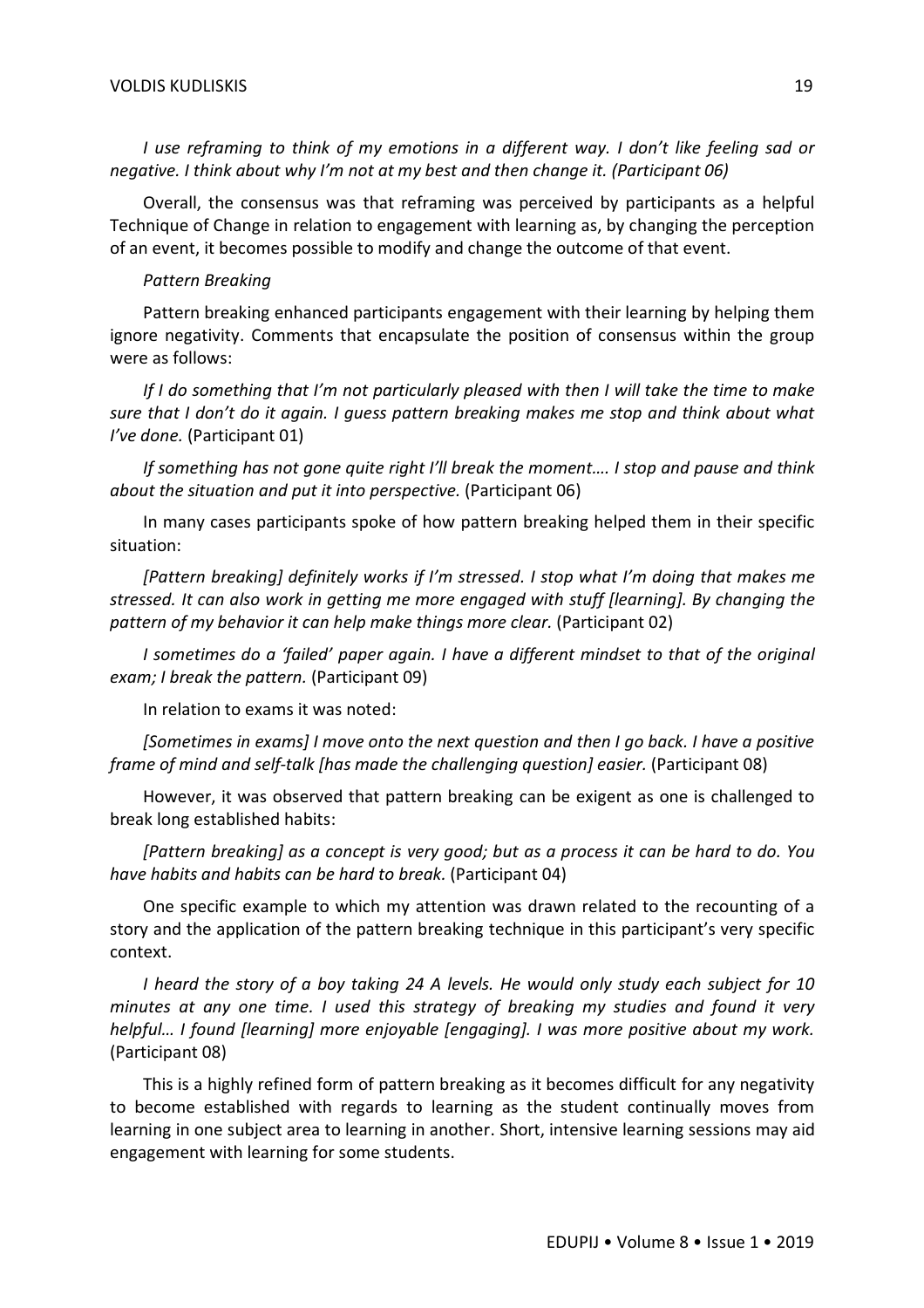One comment that summarizes the position of consensus of the focus group as a whole, in relation to pattern breaking, is as follows:

*Pattern breaking can help you progress. You see patterns of behavior that are unhelpful and find a way to break them.* (Participant 03)

#### *Anchors*

Anchors appeared to provide a solid foundation to support students with their engagement with learning. Two comments that capture the consensus of the group are as follows:

*I like powerful anchors because they can help you get through. [I use anchors] to help me remember a time when I was enthusiastic. This can put you in the right frame of mind and enable you to overcome things.* (Participant 03)

*I use sounds an awful lot [for anchoring]. For example, there are certain [music] tracks that trigger a [positive] mindset in me. …. With Math, in particular, I will listen to a certain album. The music is quite psychedelic. It doesn't distract me from [my learning]; I'm aware of the vocals but it blends into the background really, really well; in an ambient way. I've now*  [anchored] this album to having a positive mindset in Math. (Participant 01)

Another example of an anchor in action was provided by this participant:

*I regularly think back to past events; things that have made me happy in the past. I'm currently thinking back [anchoring] to my AS's as I prepare for my final A levels. I use the past experience to motivate me to work hard. I try to relive the [positive] past event as much as I can.* (Participant 05)

One participant noted that it is important to use anchors wisely and to be fully aware of yourself as a learner.

*A concern is that people may hold on to an anchor in the hope that things will be like that again. You must be in the present to initiate change. The present creates the future.*  (Participant 03)

The group's position of consensus is best summarized in the following comment:

*It can be useful [helpful] to have some memory of something that is similar to what you are [currently] doing. It [the anchor] was okay then, so it is easier with what you are doing now. [The anchor] is reassuring.* (Participant 04)

## *Visualization*

The consensus was that visualization was a positive Technique of Change. Although it was described variously.

*I think about the examination. I know there are questions that I will have not seen before. I find it helps to visualize this. I visualize results day a lot. I visualize going to uni[versity]; enjoying my time there. I'll visualize the lectures. I visualize finishing university actually. It's not because I want to finish university, it's because it's a point on my path.*  (Participant 05)

Taking a different, but related, viewpoint another participant said: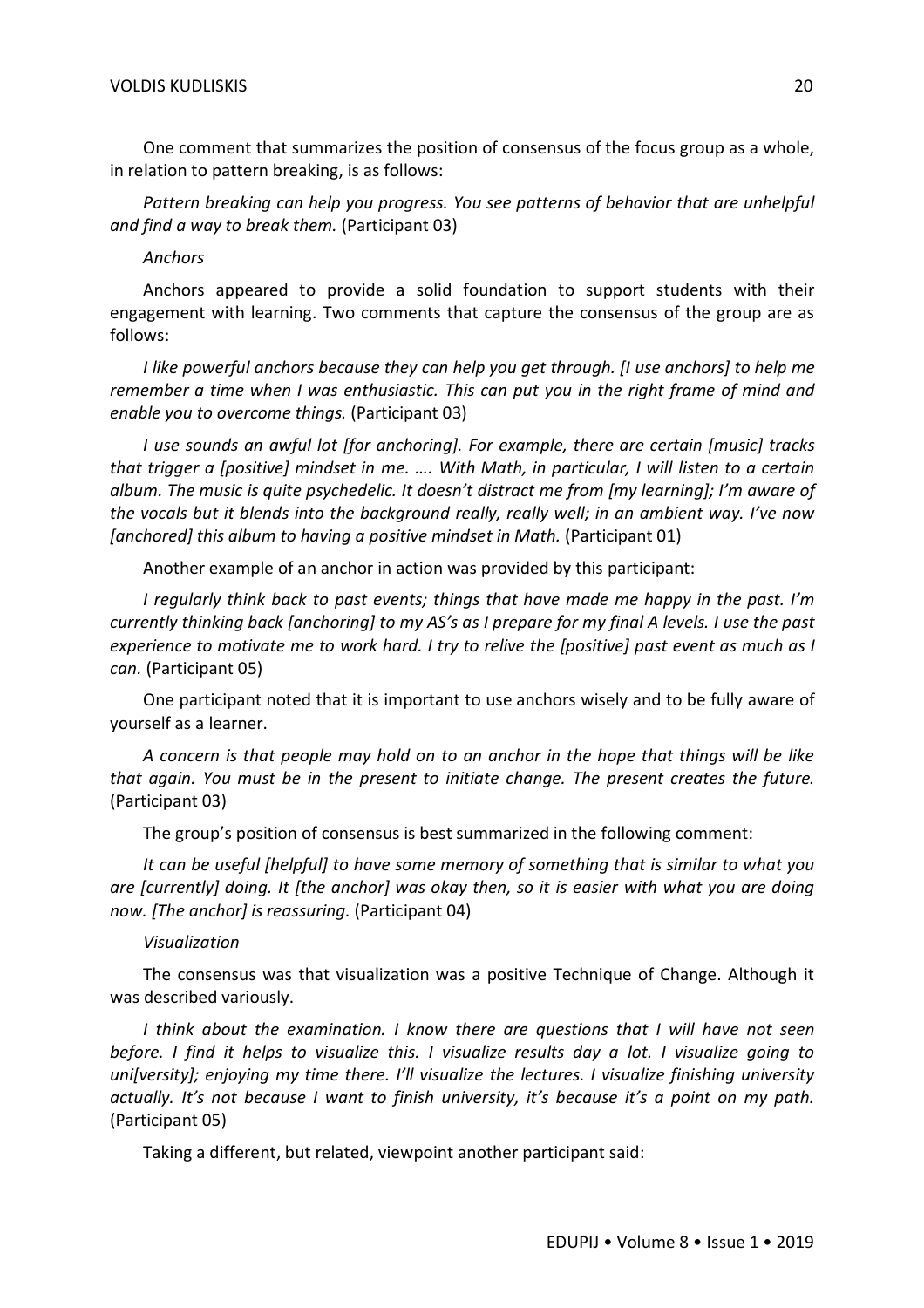*I* use visualization..., If I'm aiming for something I quess it helps 'seeing' myself having *achieved that.* (Participant 04)

One participant highlighted what he saw as the relationship between affirmation, anchors and visualization.

*Visualization links to affirmation and anchors, What you visualize becomes an affirmation for the future. 'I'm going to do well at this; I can see myself getting an A\*.'* (Participant 03)

One participant noted that he utilized visualization less readily:

*I haven't really used visualization; I'm not really sure why. It doesn't really appeal to me. I can picture myself getting an exam certificate; but, this doesn't really help me.* (Participant 01)

Positions of consensus as to the value of visualization when engaging with learning were generally positive although the reasoning behind perceptions were somewhat mixed. In summary, visualization appeared to be very helpful to the majority, but less so to the minority. This may reflect specific tendencies associated with being a visual, aural or kinesthetic learner (see Bandler & Benson, 2016; Churches & Terry, 2007).

# *Written journal*

The least successful of the Techniques of Change was the journal. It was evident that participants were much less inclined to engage with this strategy. The consensus was that the journal was a less helpful technique to enhance their learning.

*I haven't done one; but, a journal could have some merit. It feels like a lot of effort though.* (Participant 04)

*I don't know if a [journal] is helpful; I've not kept a journal. It feels, not wrong, but a bit*  odd... I do know people who do it and it works for them. For me it's not effective. (Participant 02)

The view of the focus group overall is best summarized in the following comment:

*I never felt [a journal] helped me particularly. You have the moment of writing it down; but, reflecting on it and looking back doesn't seem to work for me.* (Participant 01)

The aforementioned observations are summarized in Table 1**.**

|                  | $1$ commuted of change to Emilance Ecammic |                  |                  |
|------------------|--------------------------------------------|------------------|------------------|
|                  | Very helpful                               | Helpful          | Less helpful     |
| Technique of     | (in enhancing my                           | (in enhancing my | (in enhancing my |
| Change           | engagement with                            | engagement with  | engagement with  |
|                  | learning)                                  | learning)        | learning)        |
| Affirmation      |                                            |                  |                  |
| Reframing        |                                            |                  |                  |
| Pattern Breaking |                                            |                  |                  |
| Anchors          |                                            |                  |                  |
| Visualisation    |                                            |                  |                  |
| Journal          |                                            |                  |                  |

#### **Table 1.**Summary of Student Perceptions of Techniques of Change to Enhance Learning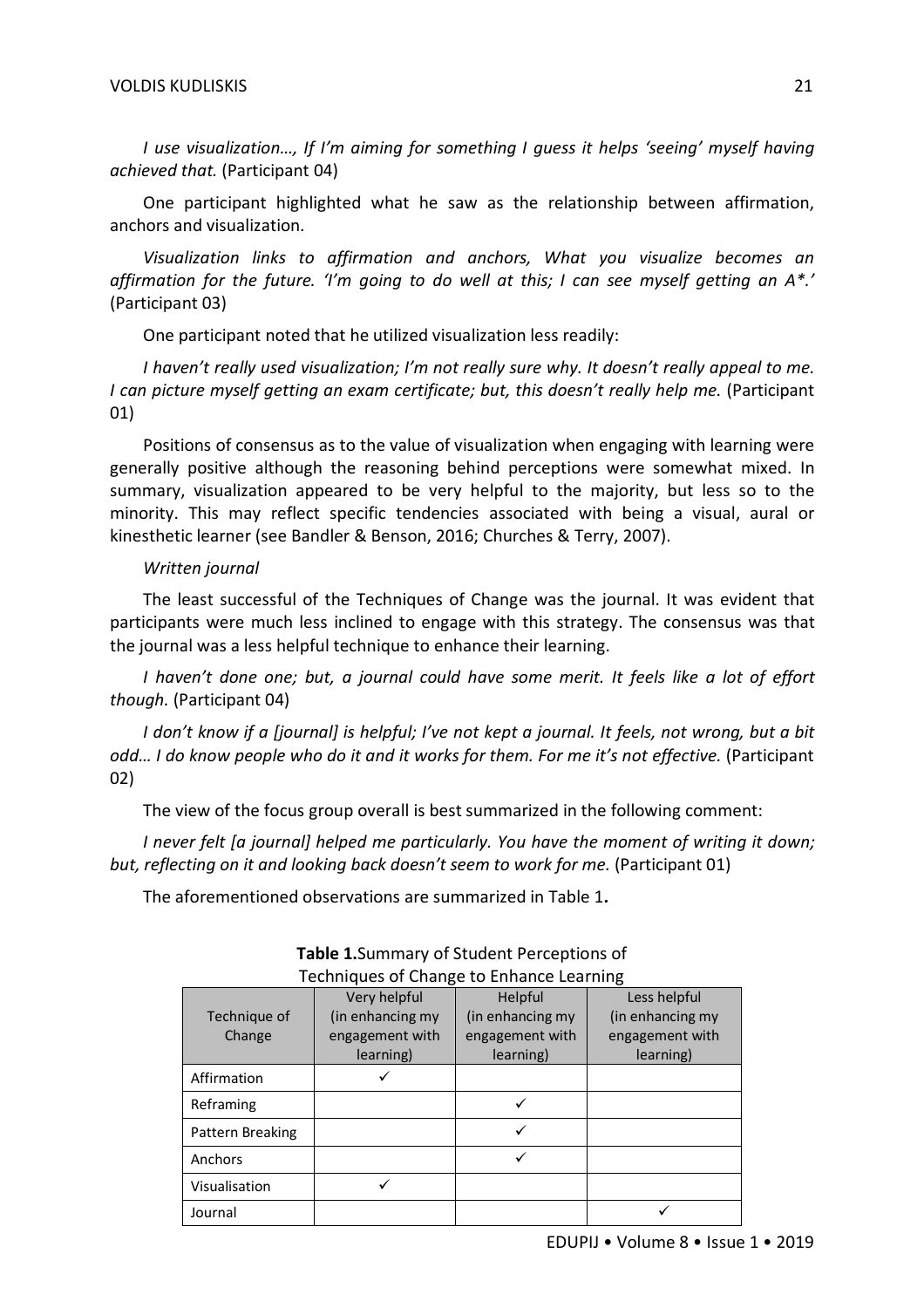## **Discussion**

This study demonstrates that coaching can be conducted on a group basis as indicated by Brown and Grant (2010); although it should be noted that the participants engaged in this NLP coaching study on an individual basis as well as members of a broader group. The boys were members of a coaching group for the purpose of understanding Techniques of Change; but they operated at an individual level when implementing Techniques of Change that they identified as meeting their specific engagement with learning needs. The boys' engaged with this coaching strategy to aid personal development; a strand of coaching identified by Ives (2008). It was evident in this specific context that the boys reflected upon their current position and considered opportunities and pathways to initiate change, which supports the assertions by Cox et al. (2014) relating to the process of coaching.

This specific study utilized aspects of a specific model of coaching (see Wall, 2016) deemed essential for successful coaching. This enabled the coachees to shape their future engagement with learning in the positive. However, it is noted that, as De Haan et al. (2011) suggested, the relationship between coach and coachee(s) also contributed to engagement with the coaching model (NLP) and the coaching process that was utilized to some extent. The boys gained increased insight into their self (see Grant, 2015) and spoke positively about the experience both during the semi-structured interviews and later, following completion of the study. The consensus of the group is best reflected in the following comment:

# *I thought process was enjoyable and interesting…, it has increased my understanding of how people learn and the best way to achieve higher results. It helped having the formalized [NLP] tutorials and workbooks.* (Participant 01)

In the specific context of this study, the boys reviewed their personal approach to learning. Some NLP techniques were found to be favored more than others. The qualitative responses relating to engagement with learning suggest NLP, variously, contributed to the development of more positive engagement with learning. In the context of the current study, Techniques of Change encouraged enhanced engagement with learning for the participants. In the majority of cases a refinement of self-perception, with regards to learning, was evident leading to enhanced engagement with learning both in the classroom and elsewhere. This suggests the "rewiring" (see Kudliskis & Burden, 2009) of certain cognitive processes that leads to more positive engagement with learning and, in turn, to a positive sense of self. It is not possible to state, categorically, that this is the case for the current study; but, these observations provide a basis for further research into the possible effectiveness of NLP and engagement with learning.

The Techniques of Change used in this coaching intervention and case study were multifaceted (affirmations, reframing, pattern breaking, anchors, visualization, and journals) thus making it challenging to clearly identify which specific technique contributed to positive change. It may have been possible to see the same results from only implementing one of the interventions. However, all participants spoke in terms of applying a range of these Techniques of Change, to enhance their engagement with learning, albeit to differing degrees.

An overarching premise in NLP states that modeling the behaviors of successful individuals, in whatever context, will lead to success. The foregrounded voices of the boys in this study are the voices of those students who employed NLP Techniques of Change to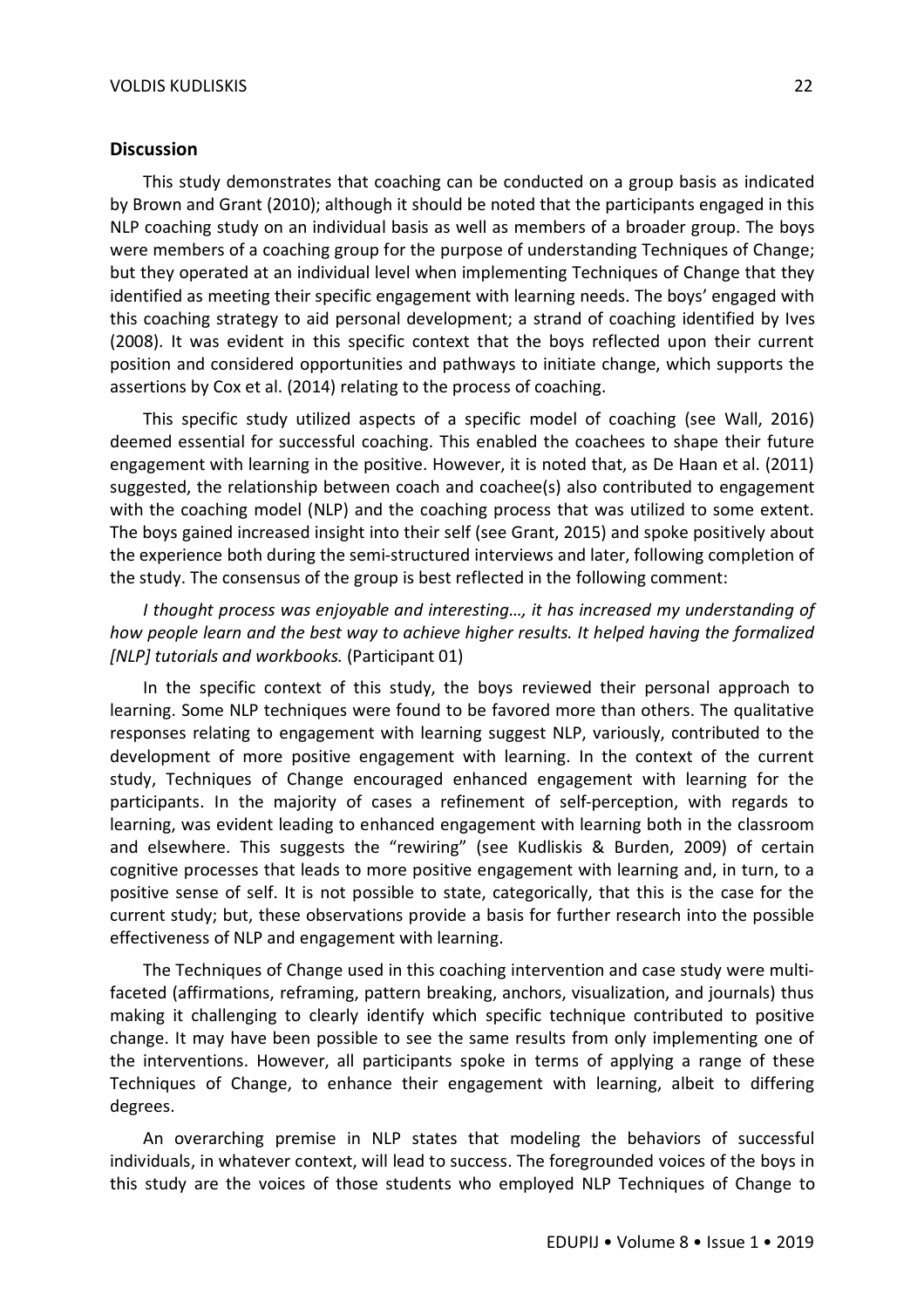support their learning. These techniques, to varying extents, appear to enhance engagement with learning. The limited findings of this study suggest that boys who underachieve but are prepared to embrace and adopt the learning philosophy and Techniques of Change utilized, like those in the current study, will experience enhanced engagement with learning.

By way of a basic comparison, data collected by the College indicates that, on average, boys for the whole Year 13 cohort achieved 208 APS (Average Points Score) in their A levels; whilst boys from the research group of the current study achieved 221 APS (South Dartmoor Community College, 2014). The small sample provides little concrete, statistical evidence that NLP enhanced the participant students' engagement with learning; indeed, the sample was so small that meaningful statistical comparison would be purely speculative. Furthermore, it is often those who are more engaged in their education to start with that volunteer to participate in research studies such as this. Therefore, they may perform better irrespective of the intervention. Nonetheless, the majority of the participants in the focus group indicated that Techniques of Change contributed to an enhanced engagement with their learning. However, it must be acknowledged that the placebo effect (see Beecher, 1955) cannot be totally ruled out either.

As Jackson (2010) argued, the notion of some boys as underachievers is often unsophisticated and one-dimensional; whereas the picture in reality is complex. Whilst data, as in the current study, is predominantly analyzed thematically, the individual responses are idiosyncratic; thus indicating a myriad of reasons as to how boys engage with their learning. Reality is complex! Francis (2010) indicated that generalizations, in relation to boys' underachievement, produce a distorted view of reality. In some ways the current research is no different in that the researcher drew upon analytical generalization in order to examine lack of engagement within a specific group, at a specific time, and at a specific location, with learning.

McGuinn (2000) and Myhill (2002) both spoke, but with slightly different emphasis, of the need to encourage boys to communicate with their peers and teachers more in lessons. By engaging more purposefully in communication, boys, it was suggested, were more likely to achieve. This notion is reflected, to some extent, in the results of the current research. The participants effectively communicated with their peers, with their teachers, and with themselves. Greater self-awareness through the application of affirmations, reframing, pattern breaking, anchoring, and visualization appears to help generate an enhanced engagement with learning.

The findings of the current study, in relation to engagement with learning, suggest that coaching can enhance the educational experience of boys. This supports current thinking in the field of education coaching. Concepts such as peer coaching (Robbins, 2015); on being, having and doing (Garnell & Burn, 2013); mental toughness (Nieuwerburgh, 2012), and, positive mindset (Dweck, 2017) either, implicitly or explicitly, refer to engagement as being essential to successful learning.

The current study was grounded within a broad action research philosophy. The teacher-as-researcher was able to gain insight into how some boys may be encouraged to engage with their education more purposefully by utilizing aspects of NLP to aid their engagement with learning. The study adopted the form of action research called Living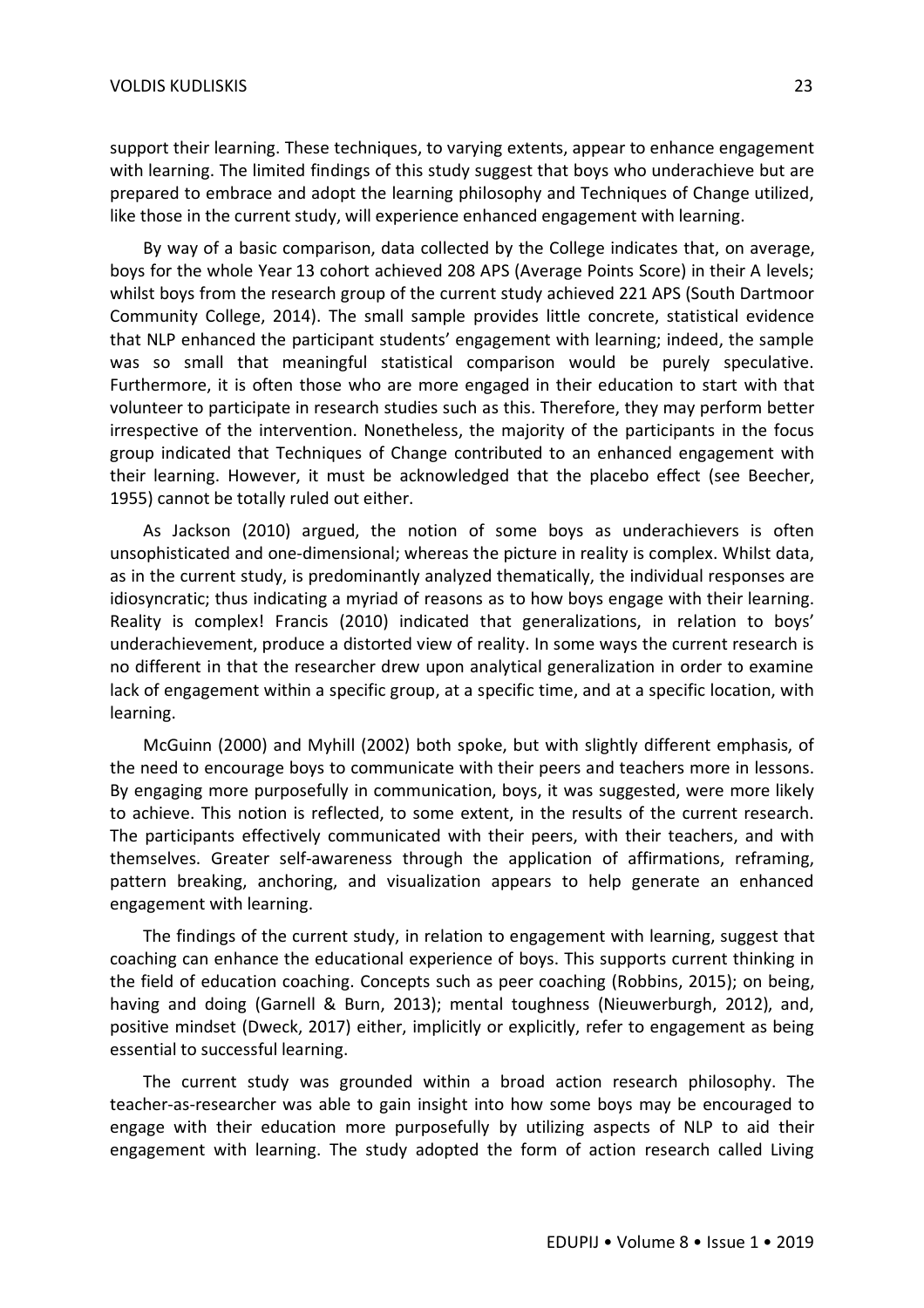The use of analytical generalization (see Yin, 1989) enabled the Sixth Form Management Team and the researcher to identify positions of consensus emerging from the data. Whilst positions of consensus may provide limited insight, the advantage of analytical generalization is that the research engages with the innermost thoughts, feelings and experiences of the participants, presenting a review of the participants' perceptions of their experiences using their synthesized words. As stated previously, the participants were asked to be honest in the way that they reported their experiences. The researcher had no reason to think that the participants had done otherwise.

Finally, it can often appear that research is "done" or "applied" to the participants. The intention of this case study was to explore the potential of NLP Techniques of Change to enhance engagement with learning and to foreground the voices of the participants. To this end, the current case study engaged the boys within the research process; it foregrounded their voices; and formed a qualitative research perspective that highlighted, albeit to a limited extent, the potential of NLP Techniques of Change in enhancing engagement with learning for boys in post-16 education.

# **Conclusion**

Educational action research provides insight into educational issues such as coaching and engagement with learning for boys in post-16 education. Such insight may not have been so evident when utilizing a positivist research philosophy.

As stated previously, there continues to be a limited theoretical framework in relation to NLP; and that which exists predominantly as grounded in "soft" research or referred to in grey literature (magazines and periodicals). The researcher elected to examine NLP Techniques of Change (an element of a specific coaching model) as a critical observer and to understand whether or not specific aspects of NLP positively contribute to engagement with learning.

This exploratory study fills a void in the literature by investigating whether or not strategies and techniques associated with NLP could influence engagement with learning for Year 13 males in a post-16 educational setting. The outcome of the ELP questionnaire suggested that there was no statistical difference, post intervention. However, the qualitative data provides helpful information about the thoughts and reflections of a small group of boys in relation to NLP Techniques of Change, and how such techniques enhance engagement with learning. Those comprising the group could be deemed as "high achievers." They already subscribed to a positive learning philosophy and ethic, and the intervention may have simply consolidated their existing viewpoints. That said, the outcomes associated with the semi-structured interviews provide some speculative evidence that NLP Techniques of Change can enhance engagement with learning for Year 13 males in generally, and also diminish underachievement.

It should be noted that the participants may have been more "receptive" to this concept as they were "working with" a known teacher-researcher. The findings may reflect unintentional demand characteristics of the teacher-researcher, or indeed, subject effects on behalf of the participants. The teacher-researcher endeavored to be systematic in the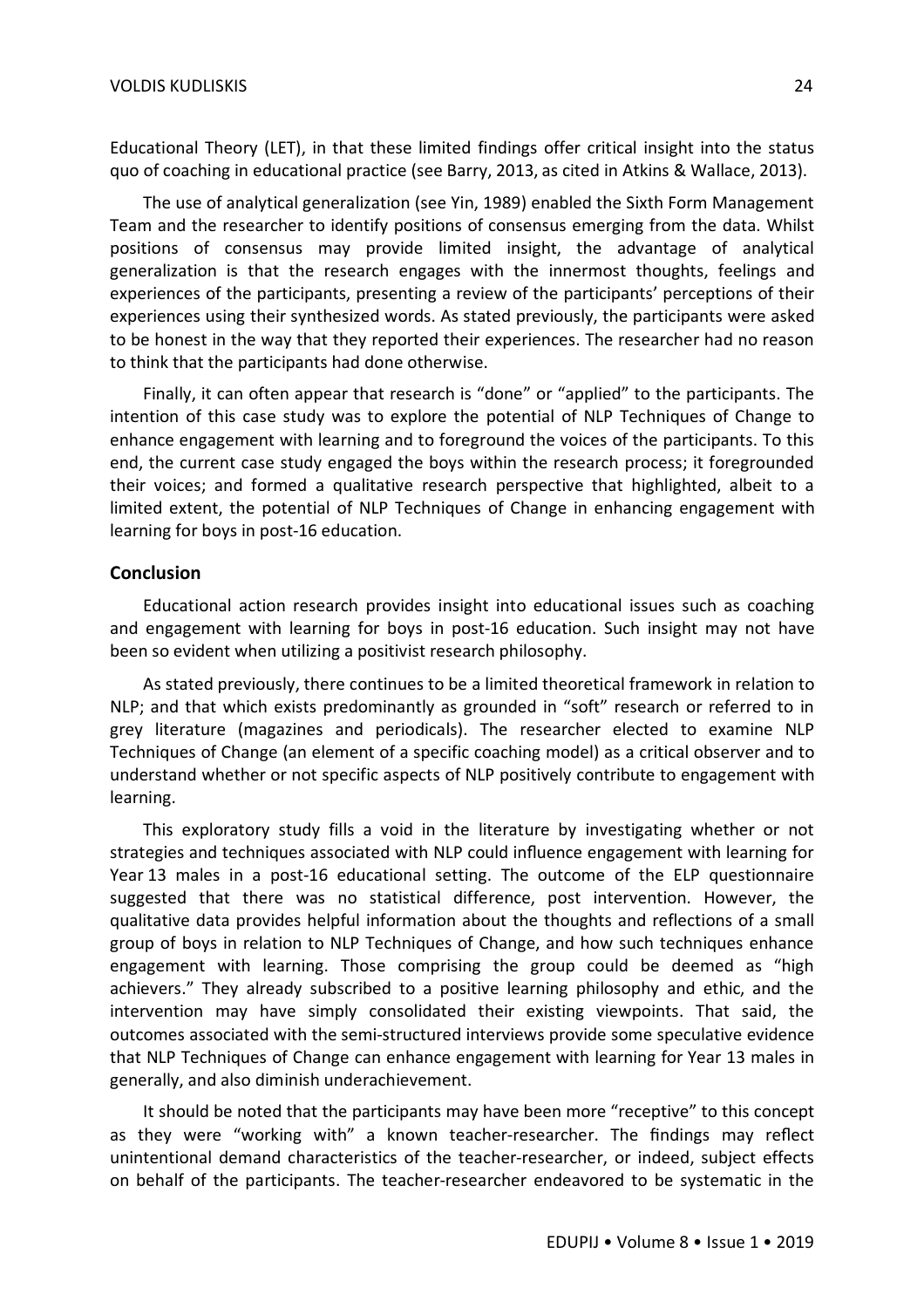intervention and research process. It is difficult to fully dismiss the placebo effect; however, the responses from the participants are deemed to be an honest reflection of experiences and perceptions.

Drawing upon elements of the definition of the Association for Coaching (n.d.), the coaching program utilized in the current study was a collaborative, solution-focused, resultorientated and systematic process in which the coach facilitated the enhancement and selfdirected learning and person growth of the coachees (students).

Whilst the findings are limited, this exploratory study provides another lens through which to examine the learning experience for boys in post-16 education. This research suggests, albeit on a small scale, the possible potential of NLP strategies and techniques (as a coaching model) for engaging in learning for Year 13 males.

#### *Application in schools*

Whilst the findings in this research are somewhat limited, some progressive schools may wish to implement the NLP philosophy relating to Techniques of Change in order to aid engagement with learning in the post-16 educational setting. Similar programs could be considered for use in secondary education. The value of such interventions could then be appraised via further educational research in this specific context.

At a practical level, implementation of strategies such as Techniques of Change are relatively straightforward. Teachers and students (irrespective of age) could be trained in the use of these very specific techniques associated with NLP. Initial training, via an NLP trainer, could be given to a group of teachers and students who become lead practitioners within a school. These lead practitioners could then trickle-down, and indeed, trickle-up the core philosophy associated with NLP Techniques of Change; thus making such training more costeffective and engagement with learning more effective.

A valuable starting point for schools could be the purchase of the recently released book by Bandler and Benson (2016), entitles *Teaching Excellence: The Definitive guide to NLP Teaching and Learning*. This book introduces, in detail, the underlying practices and principles associated with NLP within the specific context of education.

# **References**

Association for Coaching. (n.d.). *Coaching Defined.* Retrieved from www.associationforcoaching.com/page/CoachingDefined.

Atkins, L., & Wallace, S. (2012). *Qualitative Research in Education*. London: Sage Publications.

- Balduf, M. (2009). Underachievement among college students. *Journal of Advanced Academics, 20*(2), 274-294.
- Bandler, R., & Benson, K. (2016). *Teaching Excellence: The Definitive Guide to NLP Teaching and Learning*. Isle of Wight: Matrix Essential Training Alliance.
- Bandler, R., & Grinder, J. (1975). *The Structure of Magic I*. Palo Alto, California: Science and Behaviour Books.
- Bandura, A. (1977). *Social learning theory*. Englewood Cliffs, NJ: Prentice Hall.
- Bartkowiak, J. (2011). *Engaging NLP for Teens*. London: MX Publishing.
- Beecher, H. K. (1955). The powerful placebo. *Journal of the American Medical Association, 159*(17), 1602-1606.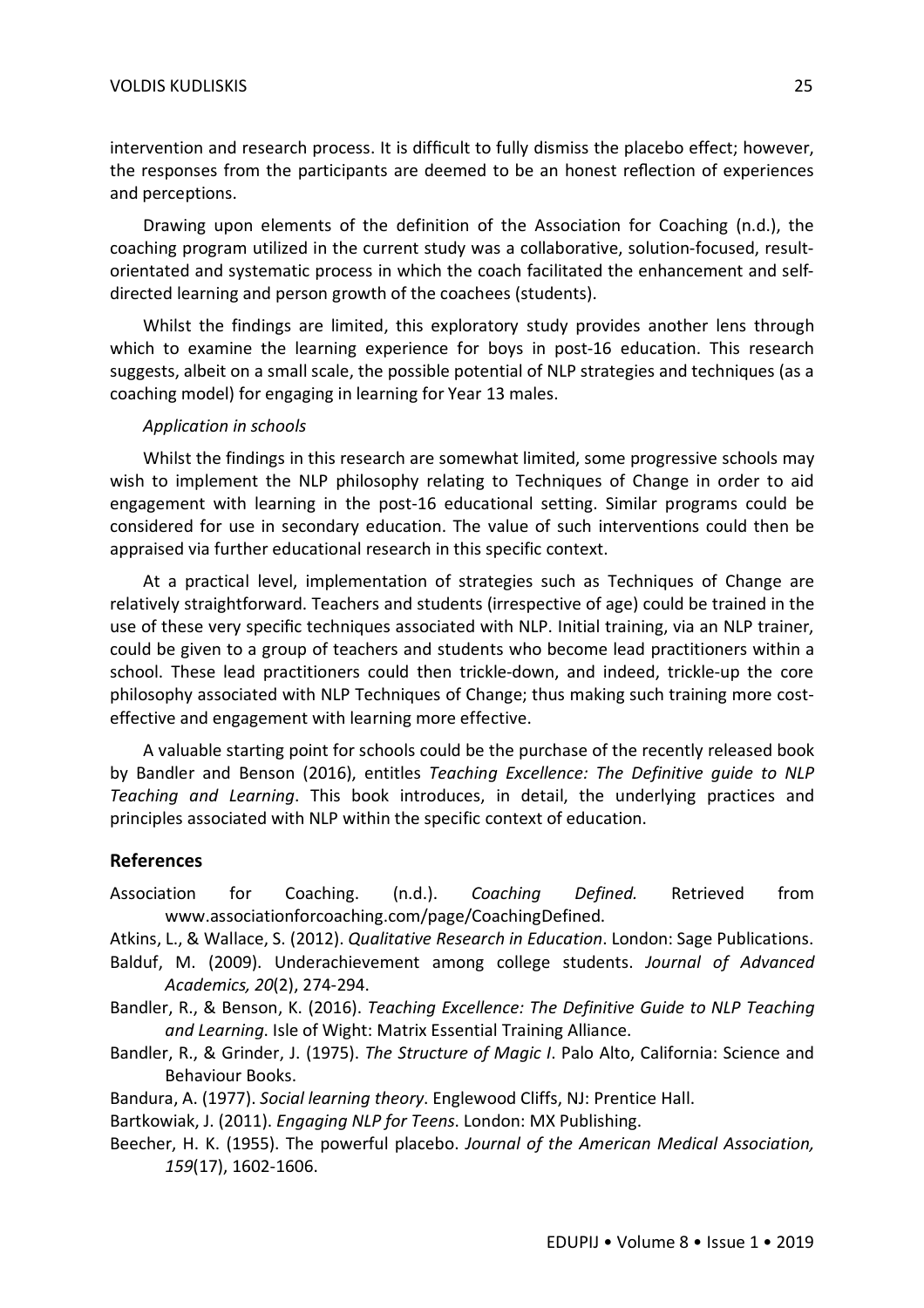- Bellow, N. (2014). *Neuro-Linguistic Programming: A Practical Guide to NLP*. California: CreateSpace Independent Publishing Platform.
- Berg, A. M., & Eikeland, O. (Eds.) (2008). *Action Research and Organisational Theory (Labour, education and Society series, Vol. 9),* Oxford: Peter Lang Publications.
- Beyerstein, B. L. (2001). Fringe psychotherapies: The public at risk. *The Scientific Review of Alternative Medicine 5*(2), 70-79.
- Bourdieu, P., & Passeron, J.-C. (1990). *Reproduction in Education, Society and Culture*. London: Sage Publications.
- Brown, S. W., & Grant, A. M. (2010). From GROW to GROUP: theoretical issues and a practical model for group coaching in organisations. *Coaching: An International Journal of Theory, Research and Practice, 3*(1), 30-45.
- Cappella, E., Hamre, B. K., Kim, H. Y., Henry, D. B., Frazier, S. L., Atkins, M. S., & Schoenwald, S. K. (2012). Consultation and coaching in urban elementary schools: Results from a community mental health trial. *Journal of Consulting and Clinical Psychology, 80*(4), 597-610.
- Carey, J., Churches, R., Hutchinson, G., Jones, J., & Tosey, P. (2009). *Neuro-linguistic programming and learning: teacher case studies on the impact of NLP in education*. Reading: CfBT Education Trust.
- Carr, W., & Kemmis, S. (1986). *Becoming Critical. Education, Knowledge and Action research*. Lewes: Falmer.
- Churches, R., & Terry, R. (2007). *NLP for Teachers: How to be a Highly Effective Teacher*. London: Crown House Publishing.
- Cohen, L., Mannion, L., & Morrison, K. (2017). *Research methods in education (8th ed.)*. Abingdon: Routledge.
- Cooper, H. A. (2016). *Research Synthesis and Meta-Analysis: A Step-By-Step Approach (Applied Social Research Methods) (5th ed.)*. London: Sage Publications.
- Cox, E., Bachkirova, T., & Clutterbuck, D. (Eds.) (2014). *The Complete Handbook of Coaching (2nd ed.)*. London: Sage Publications.
- De Haan, E., Culpin, V., & Curd, J. (2011). Executive coaching in practice: What determines helpfulness for clients of coaching? *Personnel Review, 40*(1), 24-44.
- Diamantopoulos, G., Wooley, S. I., & Spann, M. (2008). A critical review of past research into the Neuro-linguistic Programming eye-accessing cues model. *Current Research in NLP, 1*, 8-22.
- Dilts, R. B. (1990). *Changing Belief Systems with NLP*. Capitola, CA: Meta Publications.
- Dweck, C. (2017). *Mindset-Updated Edition: Changing the Way You Think to Fulfil Your Potential*. New York: Ballantine Books.
- Epstein, D., Elwood, J., Hey, V., & Maw, J. (1998). *Failing Boys? Issues in Gender and Achievement*. Buckingham: Open University Press.
- Francis, B. (2005). Negotiating the dichotomy of boffin and Triad: British-Chinese pupils' constructions of 'laddism'. *The Sociological Review, 53*(3), 495-521.
- Francis, B. (2010). Lads, lasses and New Labour: 14-16-year-old students' responses to the 'laddish behaviour and boys underachievement' debate. *British Journal of Sociology of Education, 20*(3), 355-371.
- Freeth, P. (2017). *The NLP Master Practitioner Manual*. Birmingham: CGW Publishing.
- Garnell, S., & Burn, M. (2013). *Coaching and Learning in Schools*. London: Sage Publications.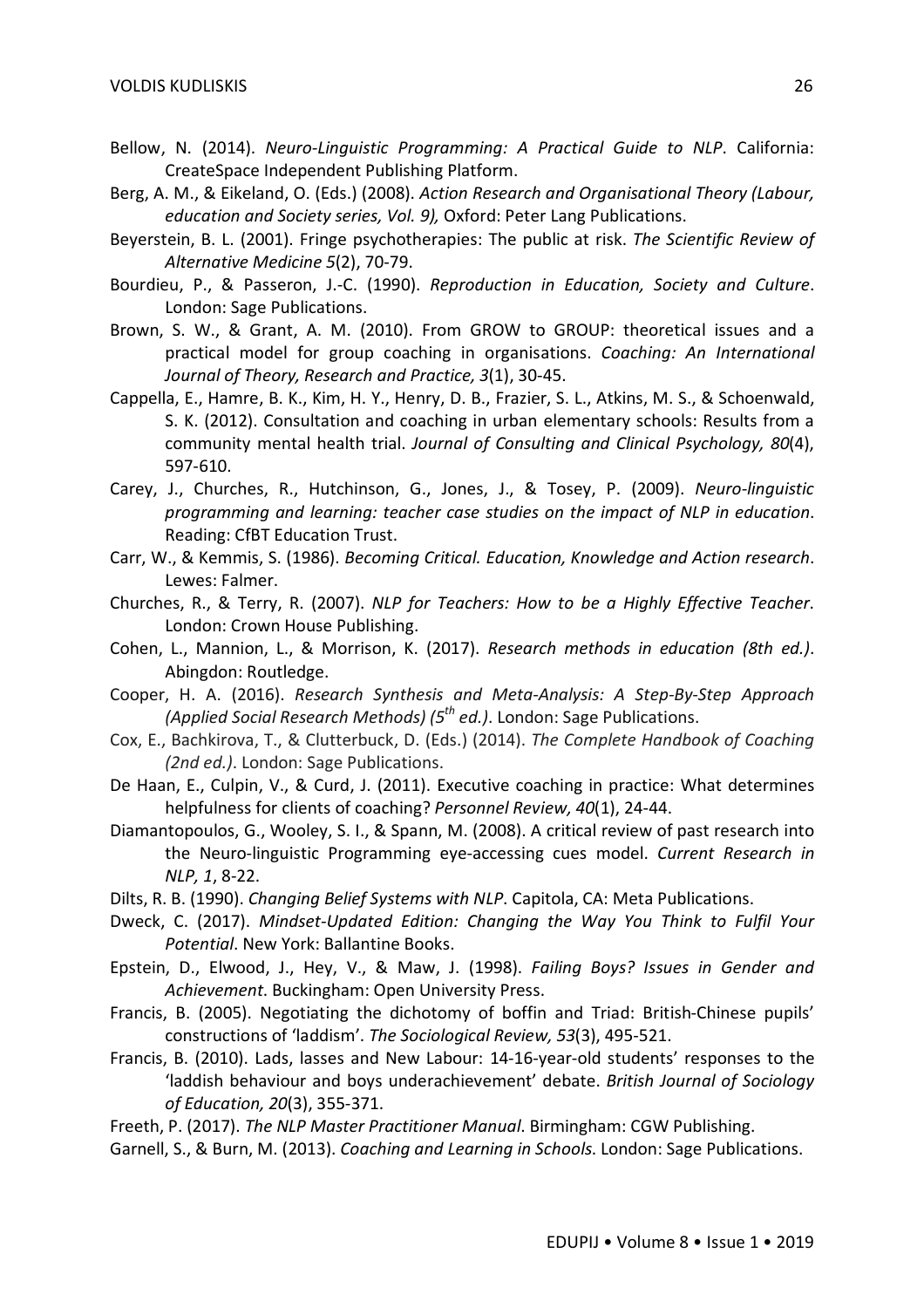- Golby, M. (1994). Case Study as Educational Research. *Educational Research Monograph Series*. Exeter: University of Exeter.
- Gorard, S., Rees, G., & Salisbury, J. (2001). Investigating the Pattern of Differential Achievement of Boys and Girls at School. *British Educational Research Journal, 27*(2), 125-139.
- Gorby, C. (1937). Everyone gets a share of the profits. *Factory Management and Maintenance, 95*, 82-83.
- Grant, A. (2015, February). *Putting the psychology into coaching, and the coaching into psychology: Lessons from the road (less travelled).* Paper presented at the 5th international congress of coaching psychology, San Diego, CA.
- Grant, A. M., & Stober, D. R. (2006). Introduction. In D. R. Stober, & A. M. Grant (Eds.), *Evidence-Based Coaching Handbook* (pp. 1-14). New York: Wiley.
- Gray, P. (2000). Education Coaching: Module 3 Techniques for change. *Diploma in Performance Coaching (Education)*. Newcastle: Newcastle College.
- Grinder, J., & Bandler, R. (1976). *The Structure of Magic II*. Palo Alto, CA: Science and Behaviour Books.
- Grinder, M. (1991). *Righting the Educational Conveyor Belt*. California: Metamorphous Press.
- Gross, R., & McIlveen, R. (2000). *Perspectives in Psychology (Aspects of Psychology)*. Hove: Psychology Press.
- Guest, G., MacQueen, K. M., & Namey, E. (2012). *Applied Thematic Analysis*. London: Sage.
- Hakemulder, J. (2004). Foregrounding and its Effects on Readers 'Perceptions'. *Discourse Processes, 38*(2) 193-218.
- Hammersley, M., & Traianou, A. (2012). *Ethics in Qualitative Research: Controversies and Contexts*. London/ Thousand Oaks, CA: Sage.
- Hayes, N. (2002). *Psychology in Perspective (2nd ed.)*. London: Palgrave Macmillan.
- Heap, M. (1988), Neurolinguistic programming: An interim verdict. In M. Heap (Ed.), *Hypnosis: Current Clinical, Experimental, and Forensic Practices* (pp. 268-280). London: Croom Helm.
- Hoobyar, T., & Dotz, T. (2013). *NLP: The Essential Guide to Neuro-Linguistic Programming*. New York: HarperCollins Publishers.
- Ives, Y. (2008). What is 'Coaching'? An exploration of conflicting paradigms. *International Journal of Evidence-based Coaching and Mentoring, 6*(2), 100-113.
- Jackson, P. (2004). Understanding the experience of experience: a practical model of reflective practice for Coaching. *International Journal of Evidence Based Coaching and Mentoring, 2*(1), 57-67.
- Jacobson, S. (2002). *Meta-cation (Volume 1, 2, and 3)*. Cupertino, CA: Meta Publications.
- Jadhav, C. (2018, March 2). *GCSE 9 – 1 grades: a brief guide to parents*. Retrieved from https://ofqual.blog.gov.uk/2018/03/02/gcse-9-to-1-grades-a-brief-guide-forparents/.
- Jarrett, C. (2016, July 29). *10 of the most widely believed myths in psychology*. Retrieved from http://digest.bps.org.uk/2016/07/10-of-most-widely-believed-myths-in.html.
- Kerr, I. (2010a). *A review of the sixth form at South Dartmoor Community College*. Ashburton: South Dartmoor Community College.
- Kerr, I. (2010b). *A review of the sixth form at South Dartmoor Community College: Conclusions Drawn*. Ashburton: South Dartmoor Community College.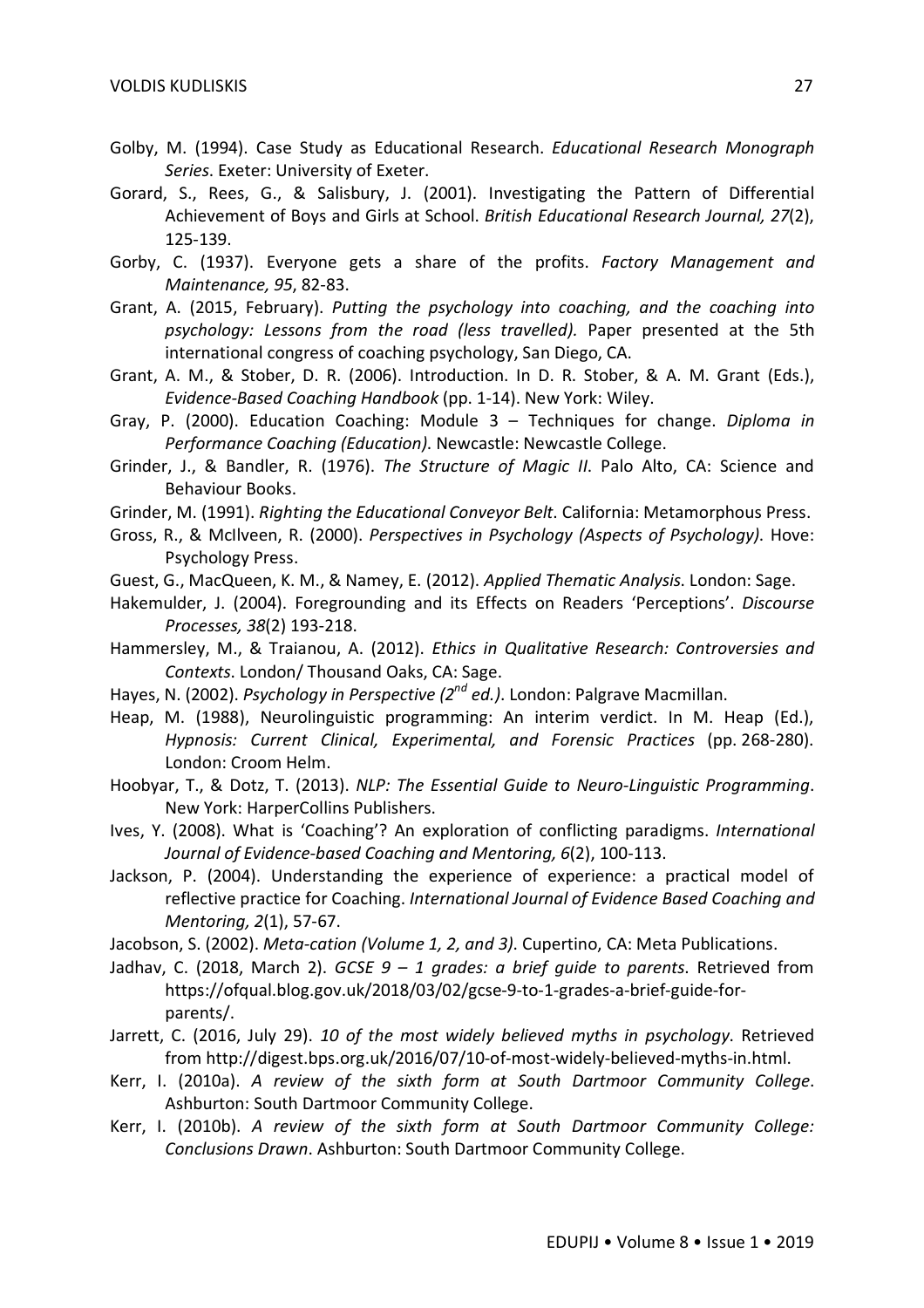- Kök. I. (2013). A study on the relationship between learners' listening comprehension achievements and their Multiple Intelligence groups. *Procedia-Social and Behavioural Sciences, 89,* 182-186.
- Koshy, E., Koshy, V., & Waterman, H. (2011). *Action Research in Healthcare*. London: Sage Publications.
- Kudliskis, V., & Burden, R. (2009), Applying 'what works' in psychology to enhancing examination success in schools: The potential contribution of NLP. *Thinking Skills and Creativity, 4*(3), 170–177.
- Lofthouse, R., Leat, D., & Towler, C. (2010). *Coaching for teaching and learning: a practical guide for schools*. Coventry: National College for Leadership of Schools and Children's Services.
- Mac An Ghaill, M. (1994). *The Making of Men: Masculinities, Sexualities and Schooling*. Milton Keynes: Open University Press.
- McCartney, T., & McCartney, K. (2014). *The NLP Practitioner: A Practitioners Toolkit*. London: Lulu Publishing Services.
- McDowell, I. (2003). *Redundant masculinities? Employment change and white working class youth*. London: Blackwell.
- McGuinn, N. (2000). Electronic communication and underachieving boys: Some issues. *English in Education, 34*(1), 50-57.
- McNiff, J. (1988). *Action Research: Principles and Practice*. London: Routledge.
- Mills, M., & Keddie, A. (2010). Gender justice and education: constructions of boys within discourses of resentment, neo-liberalism and security. *Educational Review, 62*(4), 407-420.
- Myhill, D. (2002). Bad boys and good girls? Patterns of interaction and response in whole class teaching. *British Educational Research Journal, 28*(3) 339-352.
- Nieuwerburgh, C. (Ed.) (2012). *Coaching in Education: Getting Better Results for Students, Educators and Parents*. London: Karnac.
- O'Connor, J. (2013). *The NLP Workbook: A Practical Guide to Achieving the Results You Want*. Newburyport, MA: Conari Press.
- O'Connor, J., & Lages, A. (2004). *Coaching with NLP: A Practical Guide to Getting the Best Out of Yourself and Others*. London: Harper Collins.
- O'Connor, J., & Seymour, J. (1995). *Introducing Neuro-linguistic Programming (revised ed.)*. London: Thorsons.
- Ofsted. (2010). *South Dartmoor Community College Inspection Report*. (338194). 26-27 May, 2010. London: Crown Publications.
- Reis, S. M., & McCoach, D. B. (2000). The underachievement of gifted students: What do we know and where do we go? *Gifted Child Quarterly, 44*(3), 152-170.
- Robbins, P. (2015). *Peer Coaching to Enrich Professional Practice, School Culture and Student Learning*. Alexandria, Virginia: ASCD.
- Roberts, S. (2012). 'I just got on with it': the educational experiences of ordinary, yet overlooked, boys. *British Journal of Sociology, 33*(2) 203-221.
- Robins, R. V. (2017). Impact through coaching: does the use of models limit connectedness in coaching? *Journal of Work-Applied Management, 9*(2), 120-128.
- Rogers, C. (2004). *On Becoming a Person: A Therapist's View of Psychotherapy*. Minnesota: Richards Publishing.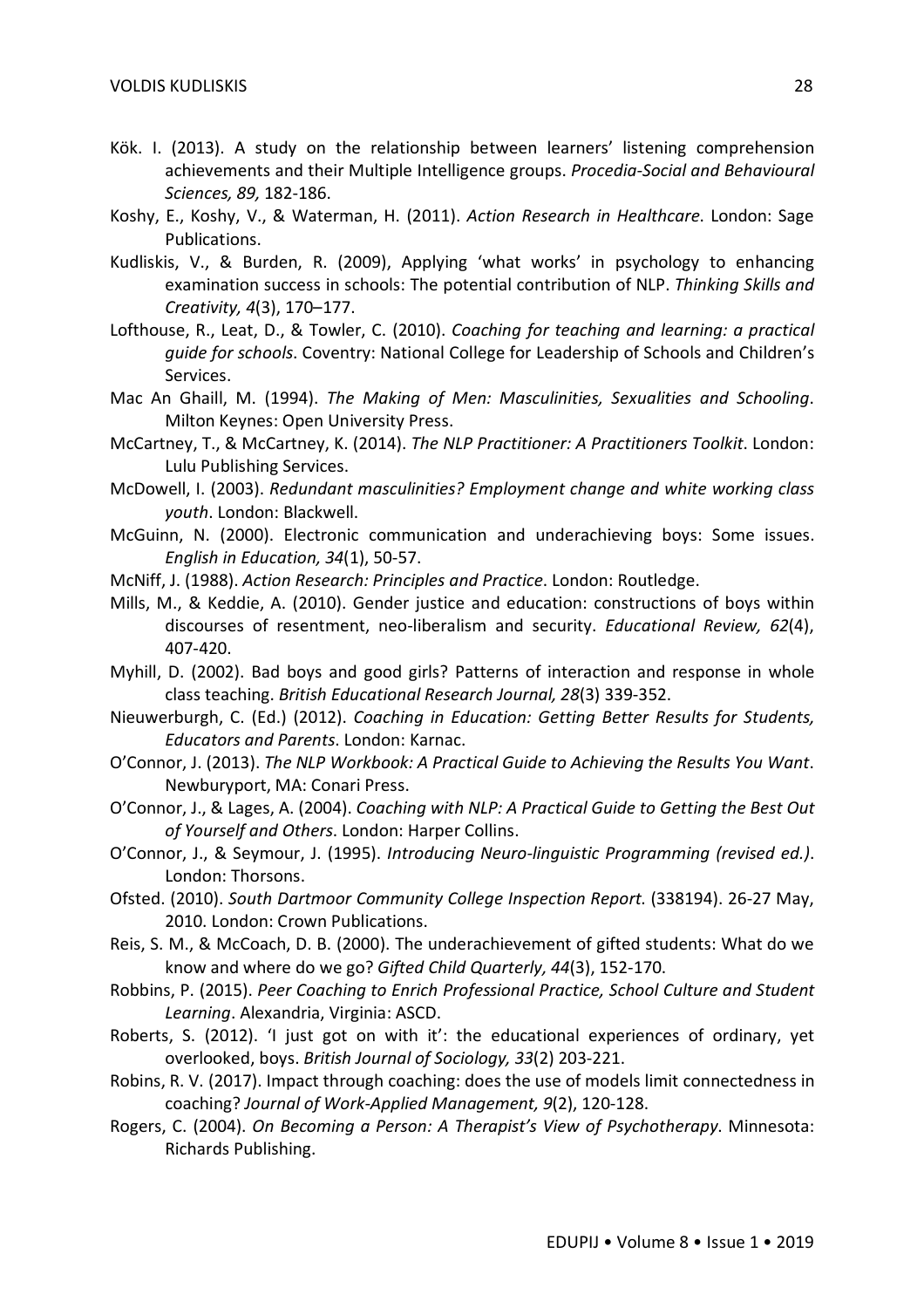- Rosen, R. D. (1997). *Pyschobabble: Fast Talk and Quick Cure in the Era of Feeling*. New York: Athenaeum Books.
- Saunders, M. N. K., Lewis, P., & Thornhill, A. (2015). *Research Methods for Business Students (7th ed.)*. London: Pearson.
- Schutz, A. (1972). *The Phenomenology of the Social World.* London: Heinemann.
- Singer, M., & Lalich, J. (1996). *Crazy Therapies: What Are They? Do They Work?* New York: Jossey Bass.
- Skinner, B. F. (1938). *The Behavior of organisms: An experimental analysis.* New York: Appleton-Century.
- Smith, M. W., & Wilhelm, J. D. (2002). *Reading Don't Fix No Chevys: Literacy in the Lives of Young Men*. Portsmouth, NH: Heinemann.
- South Dartmoor Community College. (2014). *Post-16 results updated 14 August 2014.* Ashburton: South Dartmoor Community College.
- Stahl, G. (2016). *Identity, Neoliberalism and Aspiration: Educating white working-class boys*. London: Routledge.
- Stout-Rostron, S. (2014). *Business Coaching International: Transforming Individuals and Organizations (Psychology, Psychoanalysis & Psychotherapy) (2nd ed.)* London: Routledge.
- Titus, J. J. (2004). Boy trouble: Rhetorical framing of boys underachievement. *Discourse: Studies in the cultural politics of education, 25*(2), 145-169.
- Wall, T. (2016). Author response: provocative education: from the Dalai Lama's Cat<sup>®</sup> to Dismal Land®. *Studies in Philosophy and Education, 35*(6), 649-653.
- Wall, T., & Perrin, D. (2015). *Slavoj Žižek: A Žižekian Gaze at Education*. London: Springer.
- Whitehead, J. (1985). An analysis of an individual's educational development: the basis for personally oriented action research. In M. Shipman (Ed.), *Educational Research: Principles, Policies and Practices*. Lewes: Falmer.
- Whitmore, J. (2009). *Coaching for performance: GROWing human potential and purpose: the principles and practice of coaching and leadership. People skills for professionals (4th ed.)*. Boston: Nicholas Brealey.
- Whitmore, J. (2013). GROW grows up: from winning the game to pursuing transpersonal goals. In C. Kauffman, S. A. David, D. Clutterbuck, & D. Megginson (Eds.), *Beyond goals: effective strategies for coaching and mentoring* (pp. 245-260). Farnham, Surrey: Gower Publishing.
- Willis, P. (1977). *Learning to Labour*. Aldershot: Saxon House.
- Wilson, C. (2011). *Best Practice in Performance Coaching*. London: Kogan Page.
- Yin, R. K. (1989) *Case Study Research: Design and Method*. London, Sage Publications.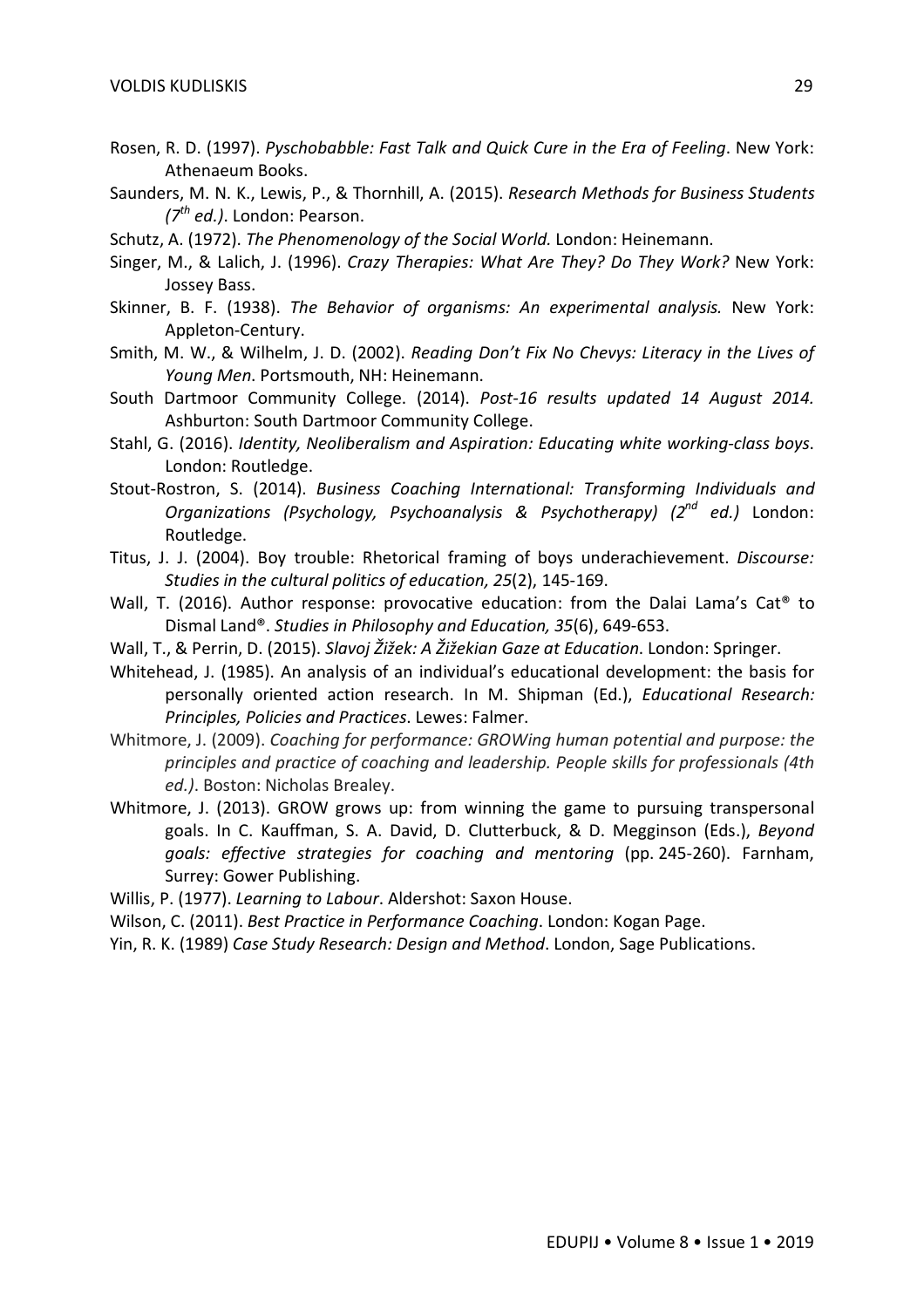# **Appendix**

#### **Engagement with Learning Profile**

The statements below express opposites relating to engagement with learning. Between the statements are seven empty circles represented by the letters A, B, C, D *(Not Sure*), E, F, G. (*Please ask me or your teacher to explain any of these instructions that you do not understand*.)

These letters represent *(equal)* the extent to which *(how much)* you would agree with one or the other of the opposing statements. Please "blob out" (<sup>•</sup>) the **one** circle which you feel most truly represents your feelings.

**This is not a test**. There are no right or wrong answers, so please think carefully and try to select the appropriate circle as accurately, and as honestly as you can.

**Finally, please do not talk to anyone whilst you are completing this task as I would like to understand your true feelings about learning.**

|                                                                             | A | в | C        | D                                     | E        | F | G |                                                                                     |
|-----------------------------------------------------------------------------|---|---|----------|---------------------------------------|----------|---|---|-------------------------------------------------------------------------------------|
|                                                                             |   |   |          | Don't<br>Mind<br><b>Either</b><br>Way |          |   |   |                                                                                     |
| I feel that the teacher should<br>always be in charge of the class          | O | O | O        | O                                     | O        | O | O | I feel that the teacher should<br>not always be in charge of the<br>class           |
| I do not take an active role in<br>group-based work                         |   | O | $\circ$  | $\circ$                               | $\circ$  |   | O | I do take an active role in<br>group-based work                                     |
| I accept the values and beliefs<br>of the school and my teachers            | O | O | O        | $\circ$                               | O        | O | O | I challenge the values of the<br>school and my teachers                             |
| I accept the assumptions and<br>governing values of the teacher             | O | O | O        | $\circ$                               | O        | O | O | I am willing to challenge the<br>assumptions and governing<br>values of the teacher |
| My attitude to learning is<br>influenced by the teacher                     | O | O | O        | $\circ$                               | $\circ$  | O |   | My attitude to learning is<br>influenced by a variety of<br>people                  |
| I feel that group-based work<br>should be led and created by<br>the teacher | O | Ο | $\Omega$ | O                                     | $\Omega$ | O | Ο | I feel that group-based work<br>should student-led and created<br>by the students   |
| My contact with the teacher<br>should be formal at all times                | O | O | $\circ$  | O                                     | O        | O | O | My contact with the teacher<br>should be less formal when<br>appropriate            |
| I should behave in class in a way<br>that is acceptable to the teacher      | O | O | O        | $\circ$                               | $\circ$  | O | O | I should behave in class in a<br>way that is acceptable to my<br>friends            |
| Conforming to most of the<br>school rules is important                      | O | O | O        | O                                     | O        | О | O | Conforming to most of the<br>school rules is not that<br>important                  |
|                                                                             |   |   |          |                                       |          |   |   |                                                                                     |